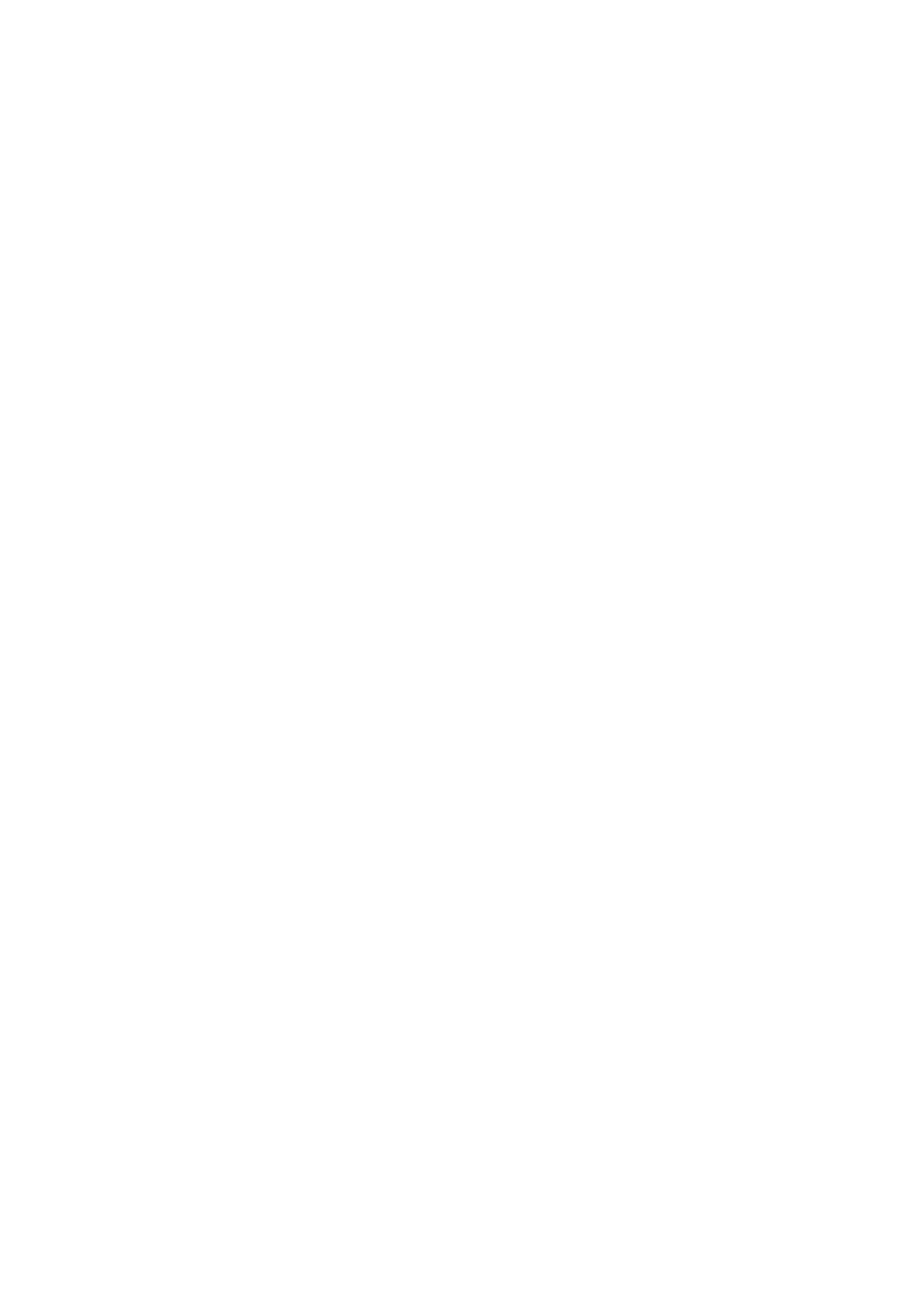| <b>DISTRICT: Ramechhap</b><br>$[21]$ |                  | V.D.C./MUNICIPALITY: Bamti Bhandar |                   |               |
|--------------------------------------|------------------|------------------------------------|-------------------|---------------|
|                                      | <b>HOUSEHOLD</b> |                                    | <b>POPULATION</b> |               |
| <b>WARD</b>                          |                  | <b>TOTAL</b>                       | <b>MALE</b>       | <b>FEMALE</b> |
|                                      | 53               | 264                                | 123               | 141           |
| 2                                    | 66               | 256                                | 132               | 124           |
| 3                                    | 189              | 712                                | 337               | 375           |
| Δ                                    | 135              | 580                                | 264               | 316           |
| 5                                    | 52               | 220                                | 90                | 130           |
| 6                                    | 51               | 226                                | 95                | 131           |
|                                      | 55               | 234                                | 104               | 130           |
| 8                                    | 84               | 386                                | 182               | 204           |
| 9                                    | 54               | 266                                | 126               | 140           |
| <b>TOTAL</b>                         | 739              | 3,144                              | 1,453             | 1,691         |

| <b>DISTRICT: Ramechhap</b><br>$[21]$ |                  | V.D.C./MUNICIPALITY : Betali<br>[2]              |       |               |
|--------------------------------------|------------------|--------------------------------------------------|-------|---------------|
| <b>WARD</b>                          |                  | <b>POPULATION</b><br><b>TOTAL</b><br><b>MALE</b> |       |               |
|                                      | <b>HOUSEHOLD</b> |                                                  |       | <b>FEMALE</b> |
|                                      | 132              | 555                                              | 217   | 338           |
| っ                                    | 81               | 360                                              | 153   | 207           |
| 3                                    | 111              | 506                                              | 236   | 270           |
|                                      | 79               | 418                                              | 212   | 206           |
| 5                                    | 97               | 475                                              | 216   | 259           |
| 6                                    | 129              | 607                                              | 268   | 339           |
|                                      | 154              | 774                                              | 370   | 404           |
| 8                                    | 80               | 342                                              | 154   | 188           |
| 9                                    | 89               | 446                                              | 221   | 225           |
| <b>TOTAL</b>                         | 952              | 4,483                                            | 2,047 | 2,436         |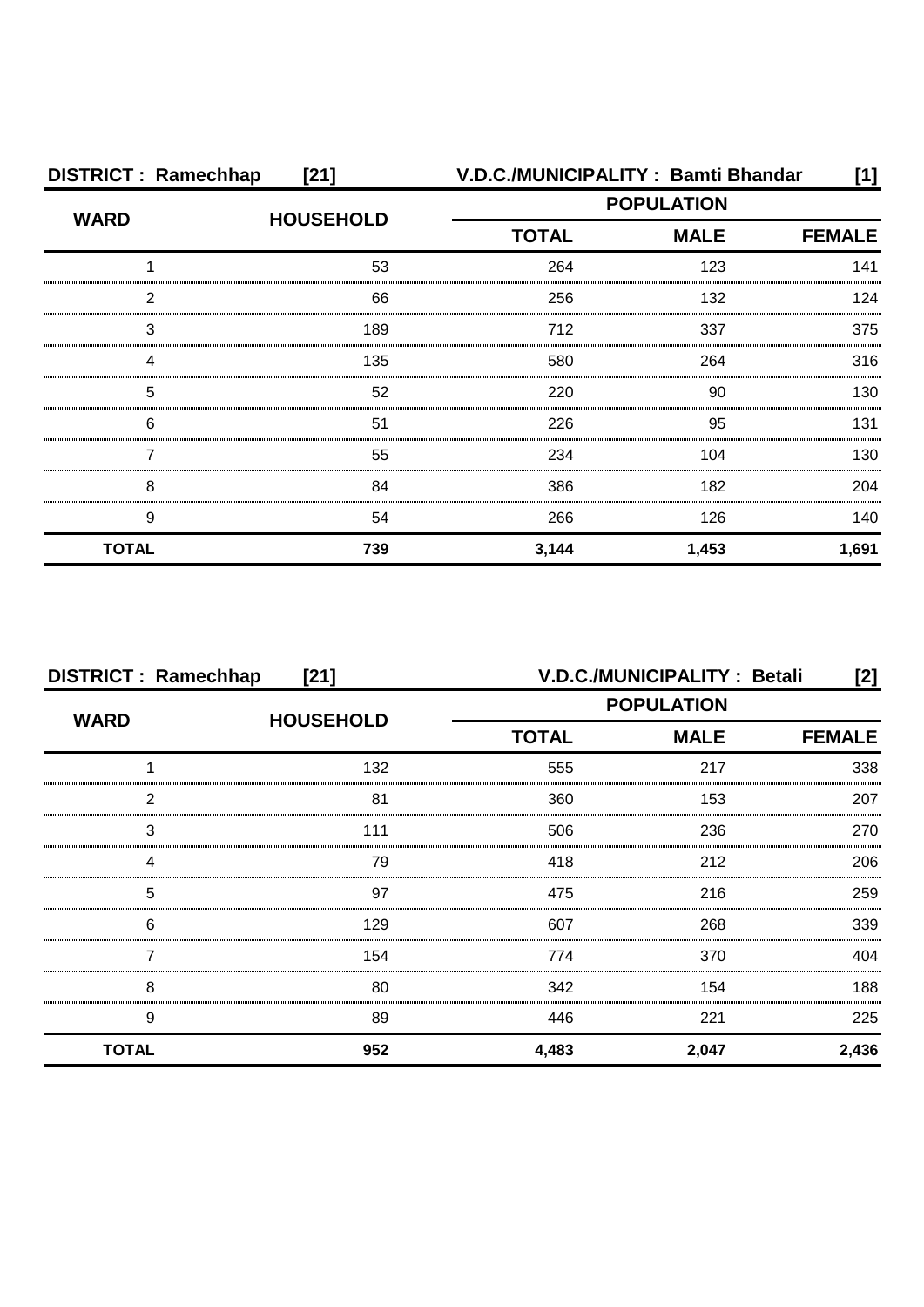| <b>DISTRICT: Ramechhap</b><br>$[21]$ |                  |                   | V.D.C./MUNICIPALITY: Bethan | [3]           |
|--------------------------------------|------------------|-------------------|-----------------------------|---------------|
| <b>WARD</b>                          | <b>HOUSEHOLD</b> | <b>POPULATION</b> |                             |               |
|                                      |                  | <b>TOTAL</b>      | <b>MALE</b>                 | <b>FEMALE</b> |
|                                      | 99               | 351               | 171                         | 180           |
| 2                                    | 137              | 636               | 282                         | 354           |
| 3                                    | 72               | 361               | 170                         | 191           |
| Δ                                    | 133              | 639               | 297                         | 342           |
| 5                                    | 136              | 561               | 227                         | 334           |
| 6                                    | 140              | 547               | 233                         | 314           |
|                                      | 157              | 542               | 239                         | 303           |
| 8                                    | 98               | 457               | 217                         | 240           |
| 9                                    | 118              | 540               | 253                         | 287           |
| <b>TOTAL</b>                         | 1,090            | 4,634             | 2,089                       | 2,545         |

| <b>DISTRICT: Ramechhap</b><br>$[21]$ |                  | V.D.C./MUNICIPALITY: Gagal Bhadaure<br>[4] |                   |               |
|--------------------------------------|------------------|--------------------------------------------|-------------------|---------------|
| <b>WARD</b>                          |                  |                                            | <b>POPULATION</b> |               |
|                                      | <b>HOUSEHOLD</b> | <b>TOTAL</b>                               | <b>MALE</b>       | <b>FEMALE</b> |
|                                      | 45               | 235                                        | 106               | 129           |
| 2                                    | 46               | 228                                        | 94                | 134           |
| 3                                    | 53               | 193                                        | 83                | 110           |
|                                      | 90               | 371                                        | 176               | 195           |
| 5                                    | 66               | 264                                        | 119               | 145           |
| 6                                    | 95               | 388                                        | 173               | 215           |
|                                      | 48               | 218                                        | 102               | 116           |
| 8                                    | 75               | 359                                        | 172               | 187           |
| 9                                    | 56               | 219                                        | 104               | 115           |
| <b>TOTAL</b>                         | 574              | 2,475                                      | 1,129             | 1,346         |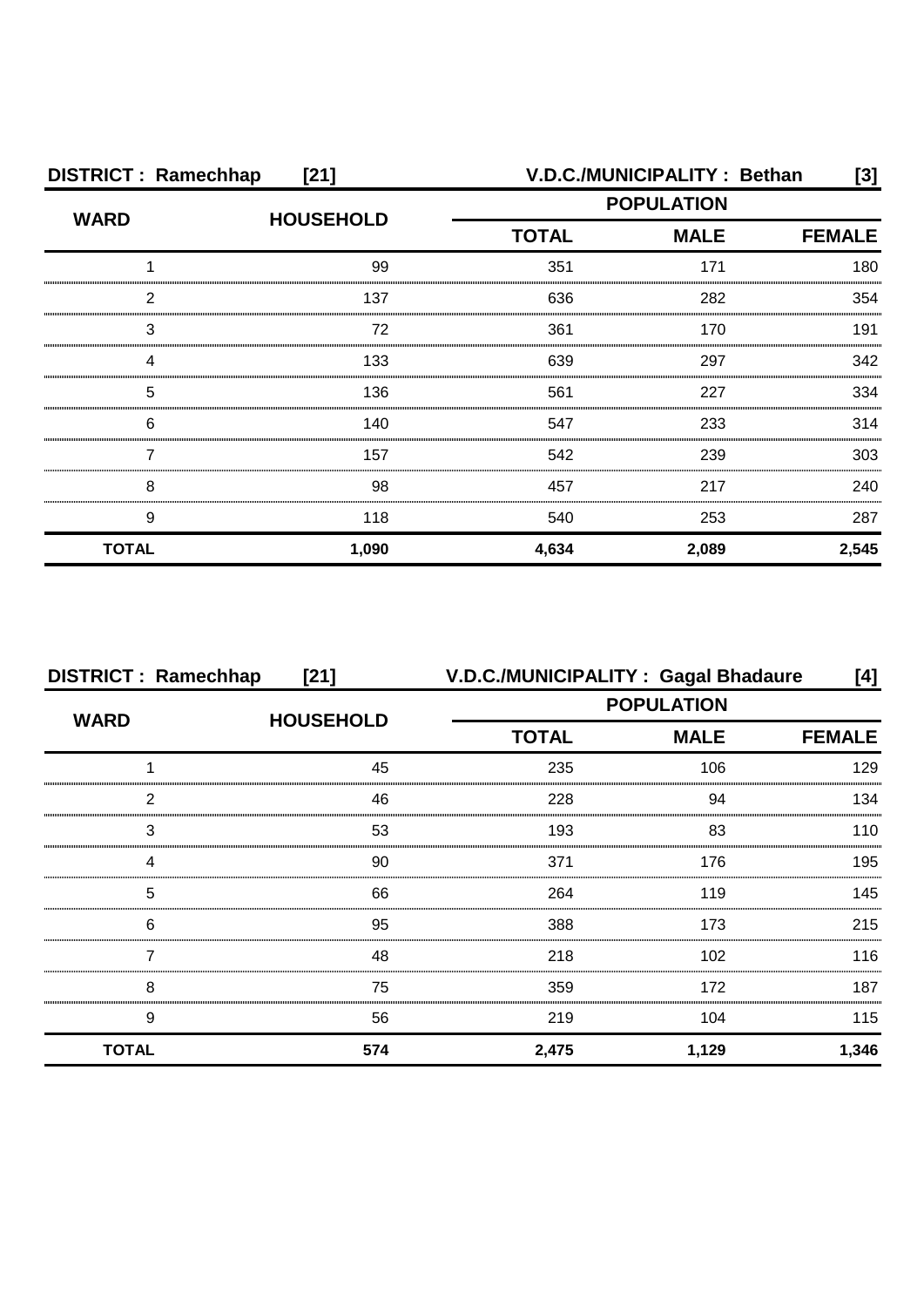| <b>DISTRICT: Ramechhap</b><br>[21] |                  | V.D.C./MUNICIPALITY: Bhatauli<br>[5] |                   |               |
|------------------------------------|------------------|--------------------------------------|-------------------|---------------|
| <b>WARD</b>                        | <b>HOUSEHOLD</b> |                                      | <b>POPULATION</b> |               |
|                                    |                  | <b>TOTAL</b><br><b>MALE</b>          |                   | <b>FEMALE</b> |
|                                    | 131              | 691                                  | 331               | 360           |
| 2                                  | 64               | 286                                  | 137               | 149           |
| 3                                  |                  | 330                                  | 153               | 177           |
|                                    | 49               | 183                                  | 88                | 95            |
| 5                                  | 132              | 641                                  | 306               | 335           |
| 6                                  | 68               | 363                                  | 168               | 195           |
|                                    | 142              | 678                                  | 305               | 373           |
| 8                                  | 56               | 247                                  | 103               | 144           |
| 9                                  | 107              | 517                                  | 241               | 276           |
| <b>TOTAL</b>                       | 820              | 3,936                                | 1,832             | 2,104         |

| <b>DISTRICT: Ramechhap</b><br>[21] |                  | V.D.C./MUNICIPALITY: Bhirpani<br>[6] |             |               |
|------------------------------------|------------------|--------------------------------------|-------------|---------------|
| <b>WARD</b>                        |                  | <b>POPULATION</b>                    |             |               |
|                                    | <b>HOUSEHOLD</b> | <b>TOTAL</b>                         | <b>MALE</b> | <b>FEMALE</b> |
|                                    | 136              | 581                                  | 252         | 329           |
| 2                                  | 91               | 395                                  | 177         | 218           |
| 3                                  | 121              | 555                                  | 234         | 321           |
|                                    | 96               | 405                                  | 172         | 233           |
| 5                                  | 82               | 334                                  | 134         | 200           |
| 6                                  | 50               | 200                                  | 72          | 128           |
|                                    | 63               | 268                                  | 120         | 148           |
| 8                                  | 54               | 261                                  | 116         | 145           |
| 9                                  | 71               | 254                                  | 115         | 139           |
| <b>TOTAL</b>                       | 764              | 3,253                                | 1,392       | 1,861         |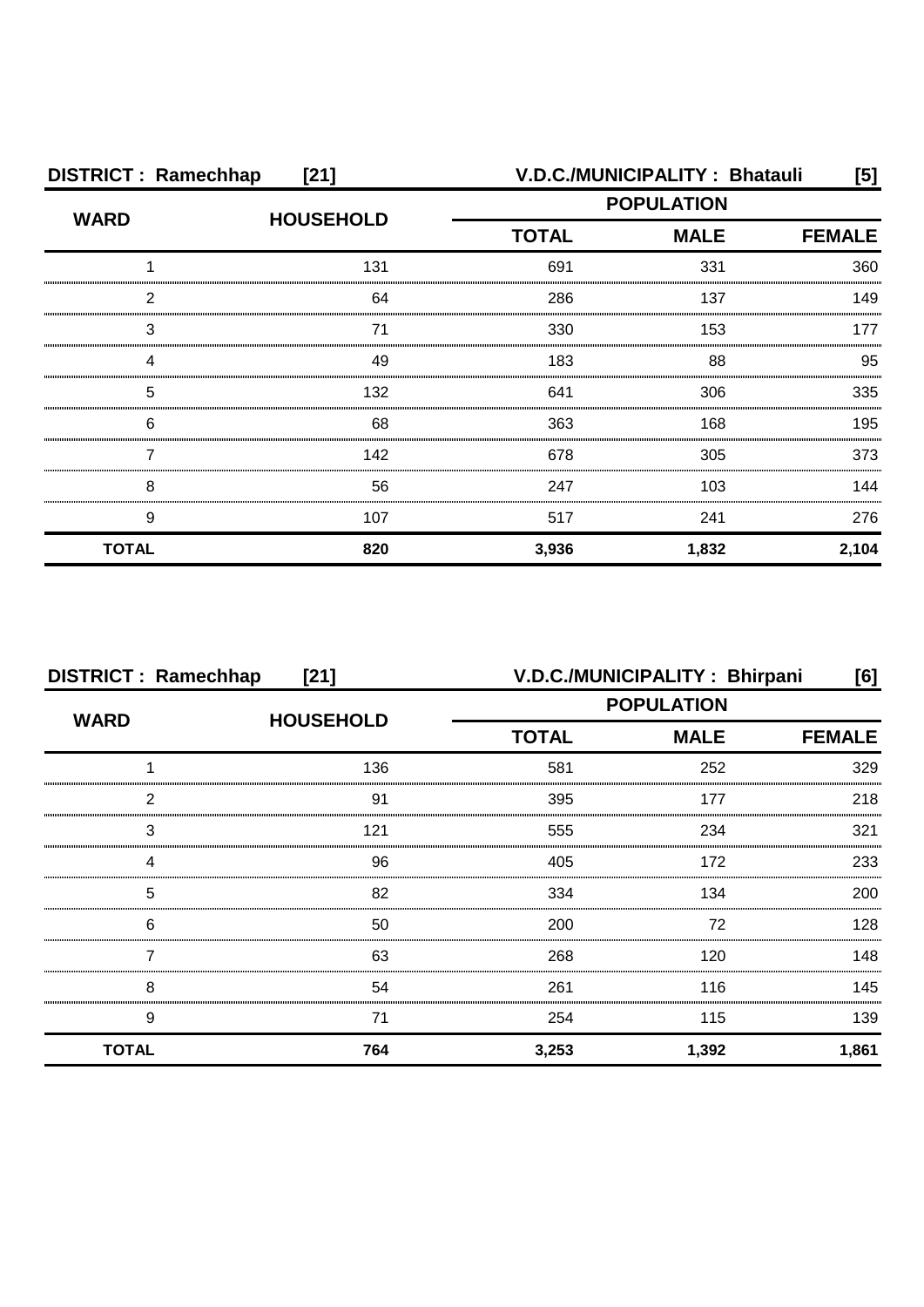| <b>DISTRICT: Ramechhap</b><br>$[21]$ |                  |                             | V.D.C./MUNICIPALITY: Bhujee | [7]   |
|--------------------------------------|------------------|-----------------------------|-----------------------------|-------|
| <b>WARD</b>                          | <b>HOUSEHOLD</b> |                             | <b>POPULATION</b>           |       |
|                                      |                  | <b>TOTAL</b><br><b>MALE</b> | <b>FEMALE</b>               |       |
|                                      | 71               | 376                         | 180                         | 196   |
| 2                                    | 39               | 183                         | 84                          | 99    |
| 3                                    | 50               | 182                         | 92                          | 90    |
|                                      | 58               | 210                         | 92                          | 118   |
| 5                                    | 63               | 294                         | 132                         | 162   |
| 6                                    | 92               | 376                         | 173                         | 203   |
|                                      | 59               | 270                         | 128                         | 142   |
| 8                                    | 51               | 243                         | 123                         | 120   |
| 9                                    | 55               | 268                         | 130                         | 138   |
| <b>TOTAL</b>                         | 538              | 2,402                       | 1,134                       | 1,268 |

| <b>DISTRICT: Ramechhap</b><br>$[21]$ |                  | V.D.C./MUNICIPALITY: Bijulikot<br>[8]            |               |       |
|--------------------------------------|------------------|--------------------------------------------------|---------------|-------|
|                                      |                  | <b>POPULATION</b><br><b>TOTAL</b><br><b>MALE</b> |               |       |
| <b>WARD</b>                          | <b>HOUSEHOLD</b> |                                                  | <b>FEMALE</b> |       |
|                                      | 108              | 476                                              | 230           | 246   |
| 2                                    | 123              | 562                                              | 257           | 305   |
| 3                                    | 127              | 631                                              | 286           | 345   |
|                                      | 111              | 609                                              | 293           | 316   |
| 5                                    | 92               | 422                                              | 193           | 229   |
| 6                                    | 133              | 589                                              | 245           | 344   |
|                                      | 157              | 657                                              | 292           | 365   |
| 8                                    | 103              | 507                                              | 244           | 263   |
| 9                                    | 133              | 605                                              | 250           | 355   |
| <b>TOTAL</b>                         | 1,087            | 5,058                                            | 2,290         | 2,768 |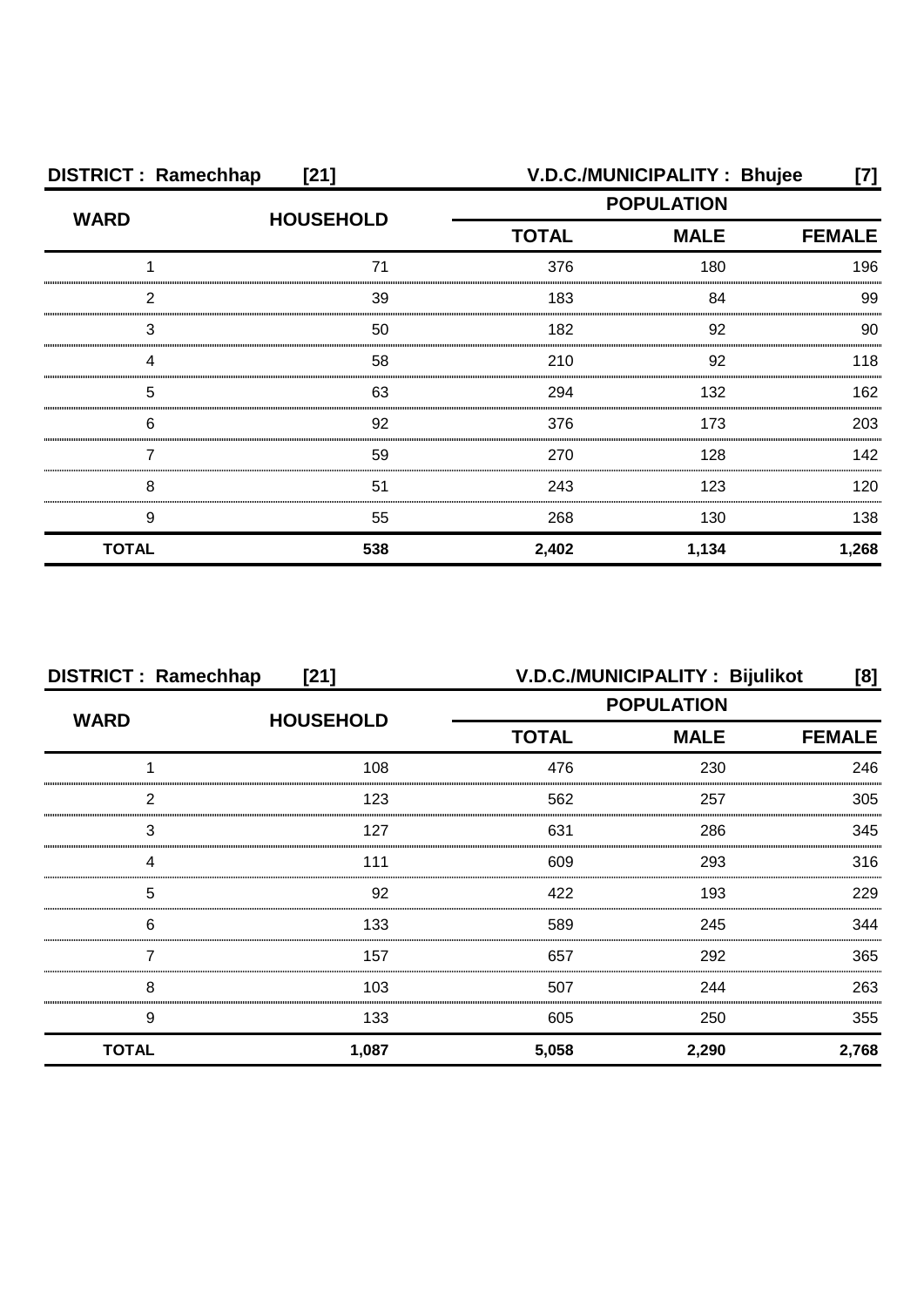| <b>DISTRICT: Ramechhap</b><br>$[21]$ |                  |              | V.D.C./MUNICIPALITY: Chanakhu | [9]           |
|--------------------------------------|------------------|--------------|-------------------------------|---------------|
| <b>WARD</b>                          | <b>HOUSEHOLD</b> |              | <b>POPULATION</b>             |               |
|                                      |                  | <b>TOTAL</b> | <b>MALE</b>                   | <b>FEMALE</b> |
|                                      | 66               | 314          | 131                           | 183           |
| 2                                    | 35               | 148          | 63                            | 85            |
| 3                                    | 64               | 269          | 115                           | 154           |
|                                      | 49               | 238          | 108                           | 130           |
| 5                                    | 66               | 390          | 184                           | 206           |
| 6                                    | 44               | 229          | 107                           | 122           |
|                                      | 49               | 245          | 100                           | 145           |
| 8                                    | 35               | 192          | 93                            | 99            |
| 9                                    | 68               | 341          | 135                           | 206           |
| <b>TOTAL</b>                         | 476              | 2,366        | 1,036                         | 1,330         |

| <b>DISTRICT: Ramechhap</b><br>[21] |                  |                   | V.D.C./MUNICIPALITY: Chisapani | [10]          |
|------------------------------------|------------------|-------------------|--------------------------------|---------------|
| <b>WARD</b>                        | <b>HOUSEHOLD</b> | <b>POPULATION</b> |                                |               |
|                                    |                  | <b>TOTAL</b>      | <b>MALE</b>                    | <b>FEMALE</b> |
|                                    | 101              | 516               | 230                            | 286           |
| っ                                  | 84               | 394               | 175                            | 219           |
| 3                                  | 80               | 378               | 164                            | 214           |
|                                    | 51               | 213               | 96                             | 117           |
| 5                                  | 70               | 263               | 120                            | 143           |
| 6                                  | 62               | 266               | 113                            | 153           |
|                                    | 90               | 417               | 184                            | 233           |
| 8                                  | 101              | 518               | 232                            | 286           |
| 9                                  | 47               | 222               | 98                             | 124           |
| <b>TOTAL</b>                       | 686              | 3,187             | 1,412                          | 1,775         |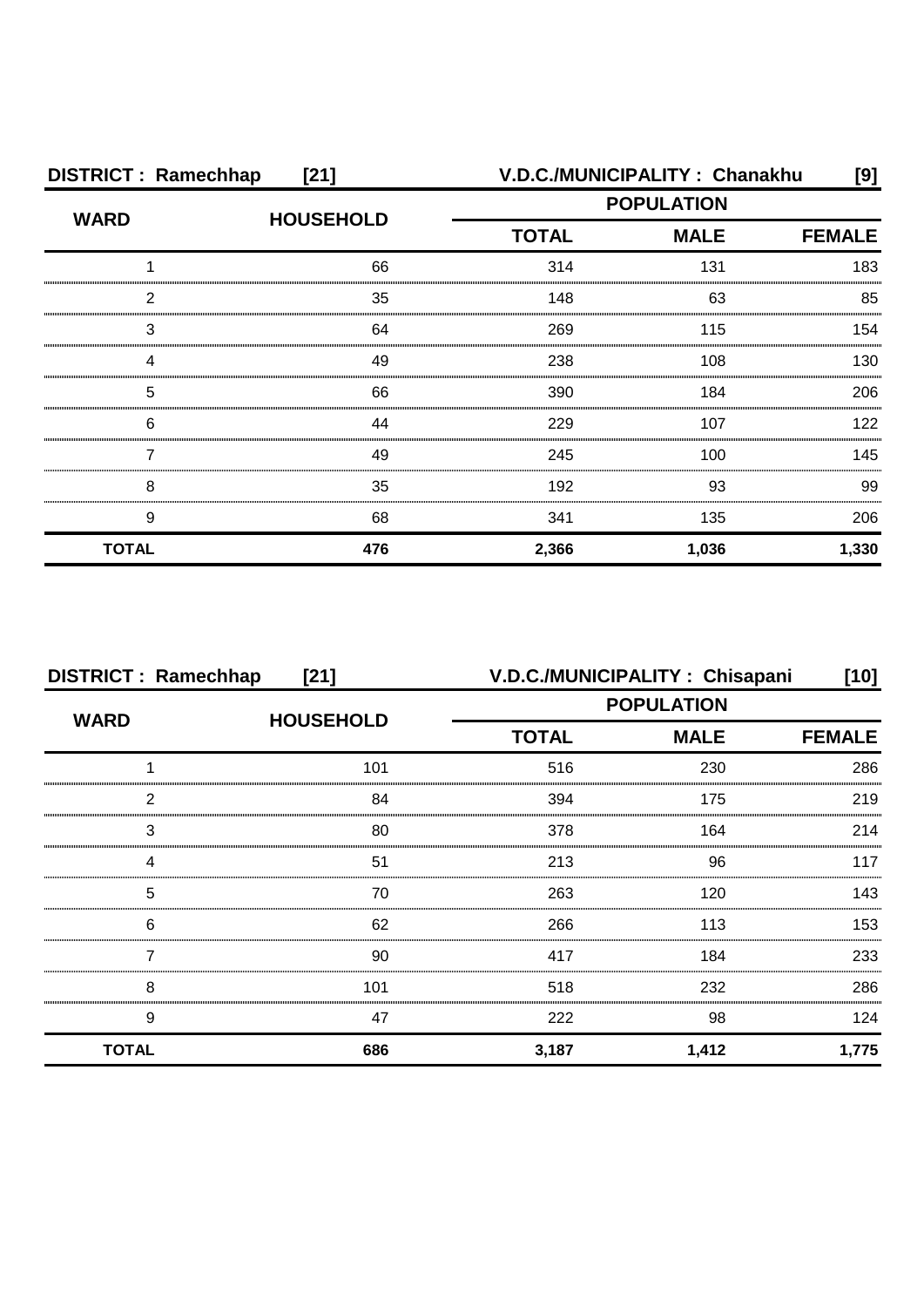| <b>DISTRICT: Ramechhap</b><br>[21] |                  |                   | V.D.C./MUNICIPALITY: Chuchure | [11]          |
|------------------------------------|------------------|-------------------|-------------------------------|---------------|
| <b>WARD</b>                        | <b>HOUSEHOLD</b> | <b>POPULATION</b> |                               |               |
|                                    |                  | <b>TOTAL</b>      | <b>MALE</b>                   | <b>FEMALE</b> |
|                                    | 66               | 325               | 151                           | 174           |
| 2                                  | 85               | 392               | 176                           | 216           |
| 3                                  | 55               | 282               | 142                           | 140           |
|                                    | 48               | 228               | 108                           | 120           |
| 5                                  | 79               | 374               | 161                           | 213           |
| 6                                  | 20               | 66                | 30                            | 36            |
|                                    | 108              | 429               | 203                           | 226           |
| 8                                  | 69               | 329               | 144                           | 185           |
| 9                                  | 55               | 204               | 99                            | 105           |
| <b>TOTAL</b>                       | 585              | 2,629             | 1,214                         | 1,415         |

| <b>DISTRICT: Ramechhap</b><br>$[21]$ |                  |              | V.D.C./MUNICIPALITY: Dadhuwa | [12]          |
|--------------------------------------|------------------|--------------|------------------------------|---------------|
| <b>WARD</b>                          |                  |              | <b>POPULATION</b>            |               |
|                                      | <b>HOUSEHOLD</b> | <b>TOTAL</b> | <b>MALE</b>                  | <b>FEMALE</b> |
|                                      | 113              | 509          | 235                          | 274           |
| 2                                    | 74               | 437          | 208                          | 229           |
| 3                                    | 108              | 525          | 237                          | 288           |
| Δ                                    | 139              | 656          | 292                          | 364           |
| 5                                    | 116              | 540          | 259                          | 281           |
| 6                                    | 82               | 397          | 194                          | 203           |
|                                      | 95               | 378          | 172                          | 206           |
| 8                                    | 171              | 800          | 353                          | 447           |
| 9                                    | 118              | 488          | 212                          | 276           |
| <b>TOTAL</b>                         | 1,016            | 4,730        | 2,162                        | 2,568         |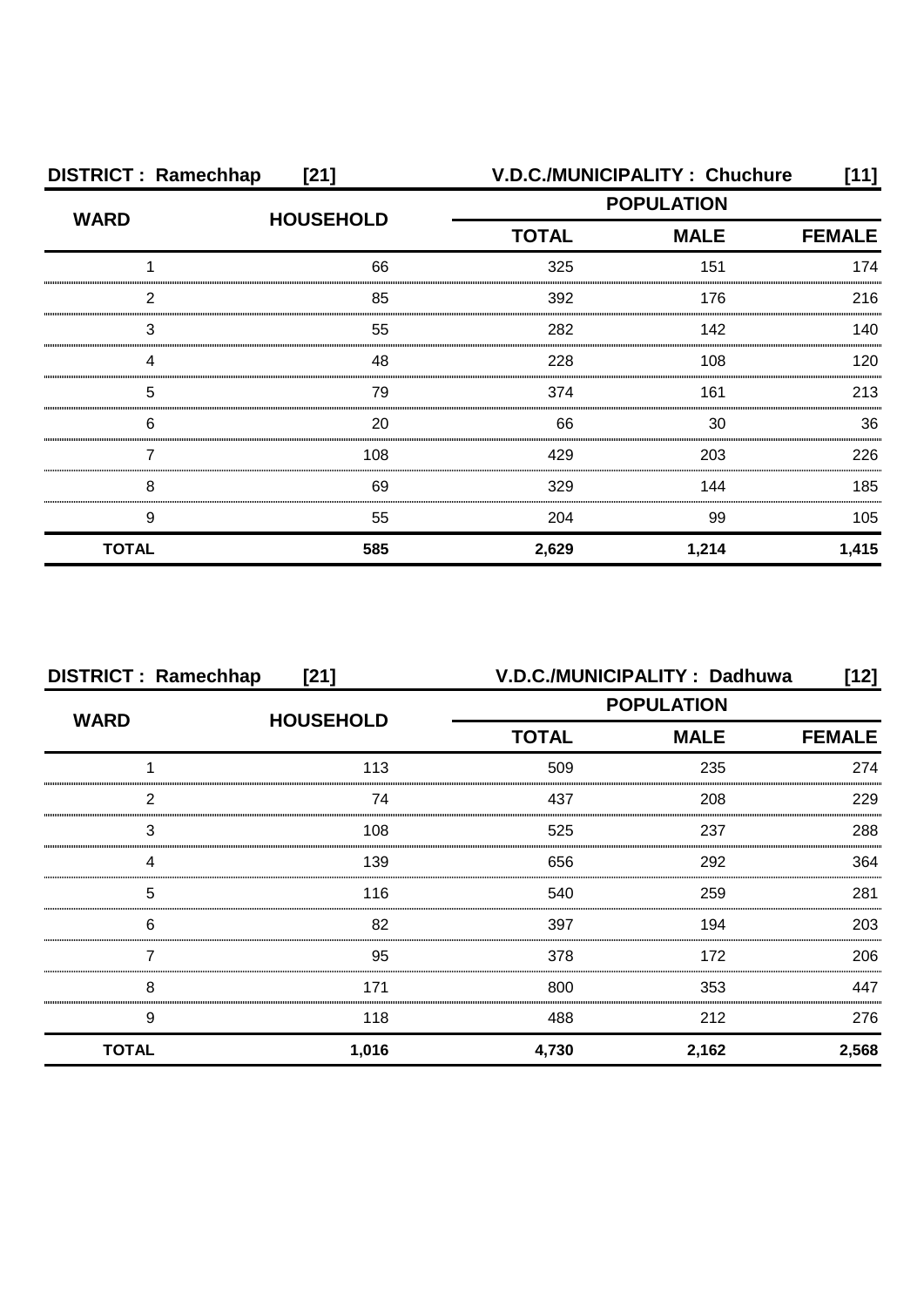| <b>DISTRICT: Ramechhap</b><br>$[21]$ |                  | V.D.C./MUNICIPALITY : Deurali<br>[13] |             |               |
|--------------------------------------|------------------|---------------------------------------|-------------|---------------|
| <b>WARD</b>                          | <b>HOUSEHOLD</b> | <b>POPULATION</b>                     |             |               |
|                                      |                  | <b>TOTAL</b>                          | <b>MALE</b> | <b>FEMALE</b> |
|                                      | 81               | 355                                   | 164         | 191           |
| 2                                    | 54               | 266                                   | 121         | 145           |
| 3                                    | 100              | 415                                   | 185         | 230           |
|                                      | 71               | 316                                   | 134         | 182           |
| 5                                    | 91               | 400                                   | 184         | 216           |
| 6                                    | 74               | 339                                   | 144         | 195           |
|                                      | 57               | 316                                   | 135         | 181           |
| 8                                    | 82               | 384                                   | 177         | 207           |
| 9                                    | 92               | 466                                   | 207         | 259           |
| <b>TOTAL</b>                         | 702              | 3,257                                 | 1,451       | 1,806         |

|                                 | <b>DISTRICT: Ramechhap</b><br>[21] |                   | V.D.C./MUNICIPALITY: Dimipokhari | [14]          |
|---------------------------------|------------------------------------|-------------------|----------------------------------|---------------|
| <b>WARD</b><br><b>HOUSEHOLD</b> |                                    | <b>POPULATION</b> |                                  |               |
|                                 |                                    | <b>TOTAL</b>      | <b>MALE</b>                      | <b>FEMALE</b> |
|                                 | 41                                 | 157               | 68                               | 89            |
| っ                               | 78                                 | 300               | 131                              | 169           |
| 3                               | 70                                 | 307               | 139                              | 168           |
|                                 | 74                                 | 339               | 156                              | 183           |
| 5                               | 102                                | 460               | 208                              | 252           |
| 6                               | 101                                | 389               | 170                              | 219           |
|                                 | 93                                 | 360               | 166                              | 194           |
| 8                               | 75                                 | 347               | 168                              | 179           |
| 9                               | 92                                 | 414               | 187                              | 227           |
| <b>TOTAL</b>                    | 726                                | 3,073             | 1,393                            | 1,680         |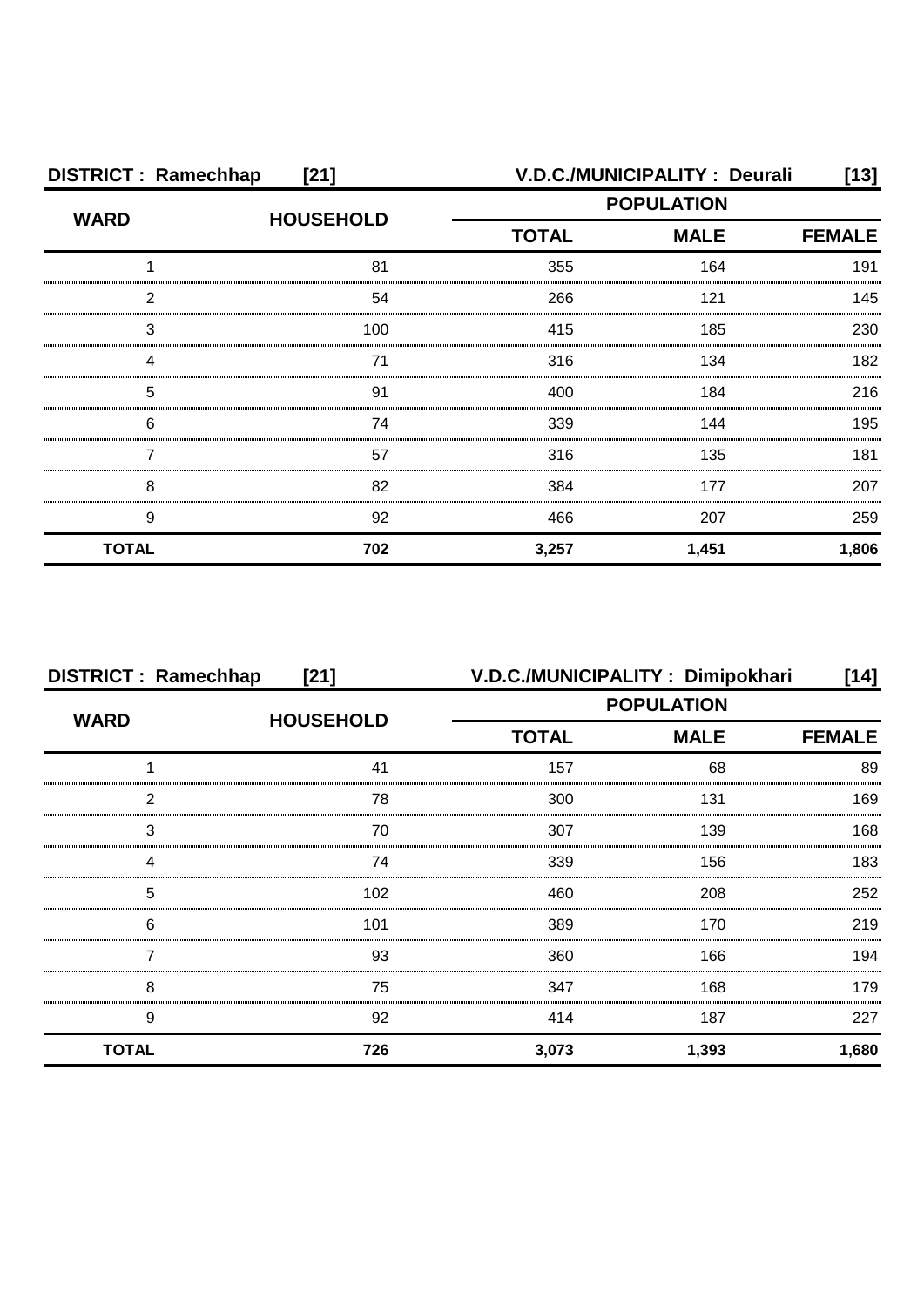| <b>DISTRICT: Ramechhap</b><br>$[21]$ |                  |              | V.D.C./MUNICIPALITY : Doramba | [15]          |
|--------------------------------------|------------------|--------------|-------------------------------|---------------|
| <b>WARD</b>                          | <b>HOUSEHOLD</b> |              | <b>POPULATION</b>             |               |
|                                      |                  | <b>TOTAL</b> | <b>MALE</b>                   | <b>FEMALE</b> |
|                                      | 67               | 311          | 149                           | 162           |
| 2                                    | 90               | 400          | 176                           | 224           |
| 3                                    | 74               | 239          | 115                           | 124           |
| Δ                                    | 116              | 480          | 209                           | 271           |
| 5                                    | 78               | 335          | 134                           | 201           |
| 6                                    | 80               | 305          | 152                           | 153           |
|                                      | 51               | 204          | 100                           | 104           |
| 8                                    | 79               | 351          | 144                           | 207           |
| 9                                    | 159              | 648          | 302                           | 346           |
| <b>TOTAL</b>                         | 794              | 3,273        | 1,481                         | 1,792         |

| <b>DISTRICT: Ramechhap</b><br>$[21]$ |                  |                   | V.D.C./MUNICIPALITY : Duragaun | $[16]$        |
|--------------------------------------|------------------|-------------------|--------------------------------|---------------|
| <b>WARD</b>                          |                  | <b>POPULATION</b> |                                |               |
|                                      | <b>HOUSEHOLD</b> | <b>TOTAL</b>      | <b>MALE</b>                    | <b>FEMALE</b> |
|                                      | 41               | 201               | 97                             | 104           |
| っ                                    | 75               | 390               | 204                            | 186           |
| 3                                    | 56               | 262               | 128                            | 134           |
|                                      | 89               | 432               | 214                            | 218           |
| 5                                    | 37               | 181               | 85                             | 96            |
| 6                                    | 73               | 325               | 151                            | 174           |
|                                      | 101              | 453               | 217                            | 236           |
| 8                                    | 92               | 391               | 180                            | 211           |
| 9                                    | 88               | 388               | 182                            | 206           |
| <b>TOTAL</b>                         | 652              | 3,023             | 1,458                          | 1,565         |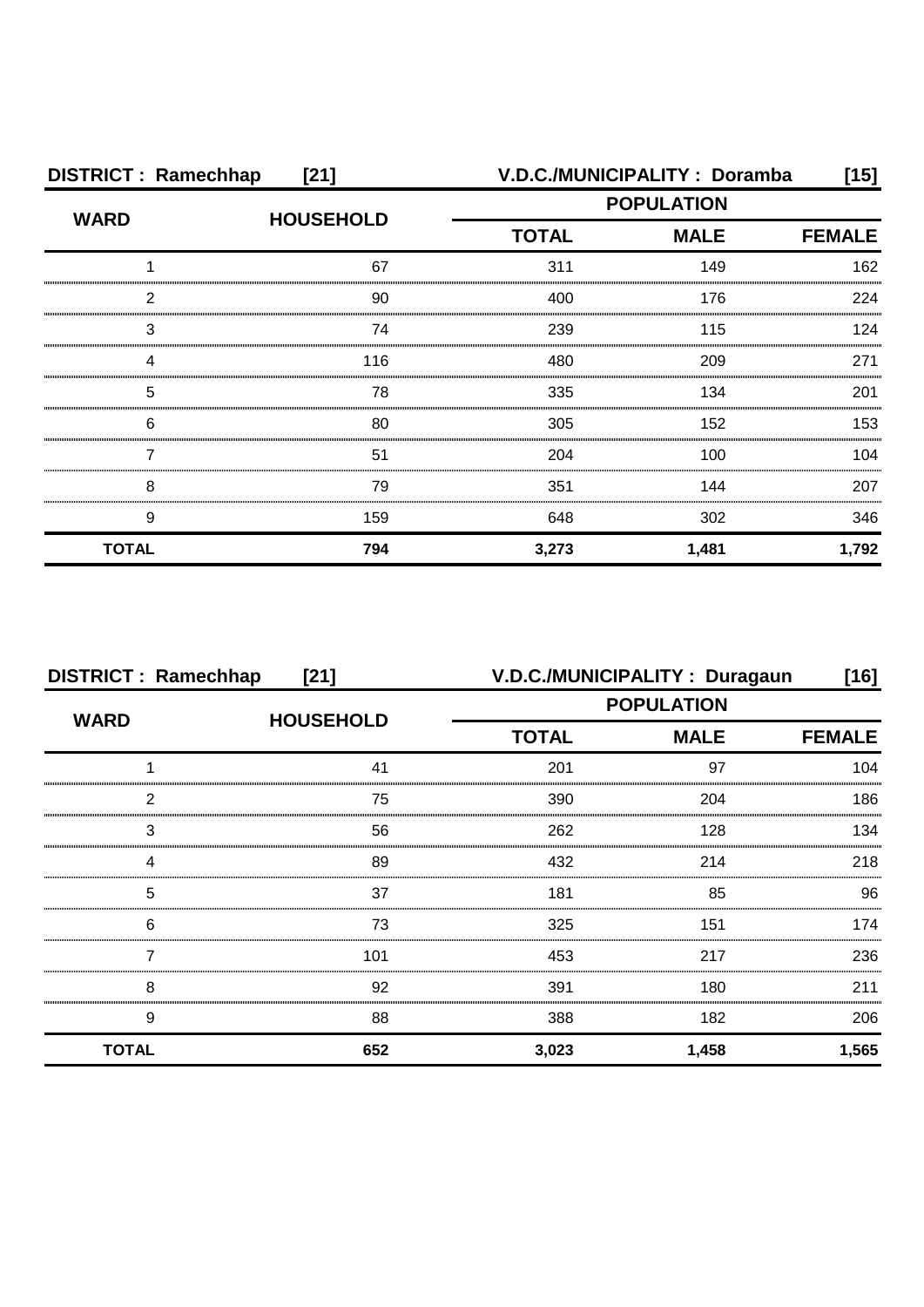| <b>DISTRICT: Ramechhap</b><br>$[21]$ |                  |                   | V.D.C./MUNICIPALITY : Farpu | [17]          |
|--------------------------------------|------------------|-------------------|-----------------------------|---------------|
| <b>WARD</b>                          | <b>HOUSEHOLD</b> | <b>POPULATION</b> |                             |               |
|                                      |                  | <b>TOTAL</b>      | <b>MALE</b>                 | <b>FEMALE</b> |
|                                      | 62               | 295               | 147                         | 148           |
| 2                                    | 46               | 201               | 95                          | 106           |
| 3                                    | 47               | 231               | 117                         | 114           |
| Δ                                    | 46               | 179               | 78                          | 101           |
| 5                                    | 45               | 197               | 99                          | 98            |
| 6                                    | 66               | 311               | 167                         | 144           |
|                                      | 34               | 168               | 69                          | 99            |
| 8                                    | 39               | 193               | 92                          | 101           |
| 9                                    | 65               | 323               | 175                         | 148           |
| <b>TOTAL</b>                         | 450              | 2,098             | 1,039                       | 1,059         |

| <b>DISTRICT: Ramechhap</b><br>$[21]$ |                  |              | V.D.C./MUNICIPALITY: Gelu | $[18]$        |
|--------------------------------------|------------------|--------------|---------------------------|---------------|
| <b>WARD</b>                          |                  |              | <b>POPULATION</b>         |               |
|                                      | <b>HOUSEHOLD</b> | <b>TOTAL</b> | <b>MALE</b>               | <b>FEMALE</b> |
|                                      | 254              | 1,237        | 551                       | 686           |
| 2                                    | 140              | 643          | 275                       | 368           |
| 3                                    | 110              | 526          | 239                       | 287           |
| Δ                                    | 58               | 237          | 96                        | 141           |
| 5                                    | 172              | 770          | 336                       | 434           |
| 6                                    | 116              | 467          | 198                       | 269           |
|                                      | 182              | 771          | 327                       | 444           |
| 8                                    | 118              | 502          | 209                       | 293           |
| 9                                    | 117              | 499          | 197                       | 302           |
| <b>TOTAL</b>                         | 1,267            | 5,652        | 2,428                     | 3,224         |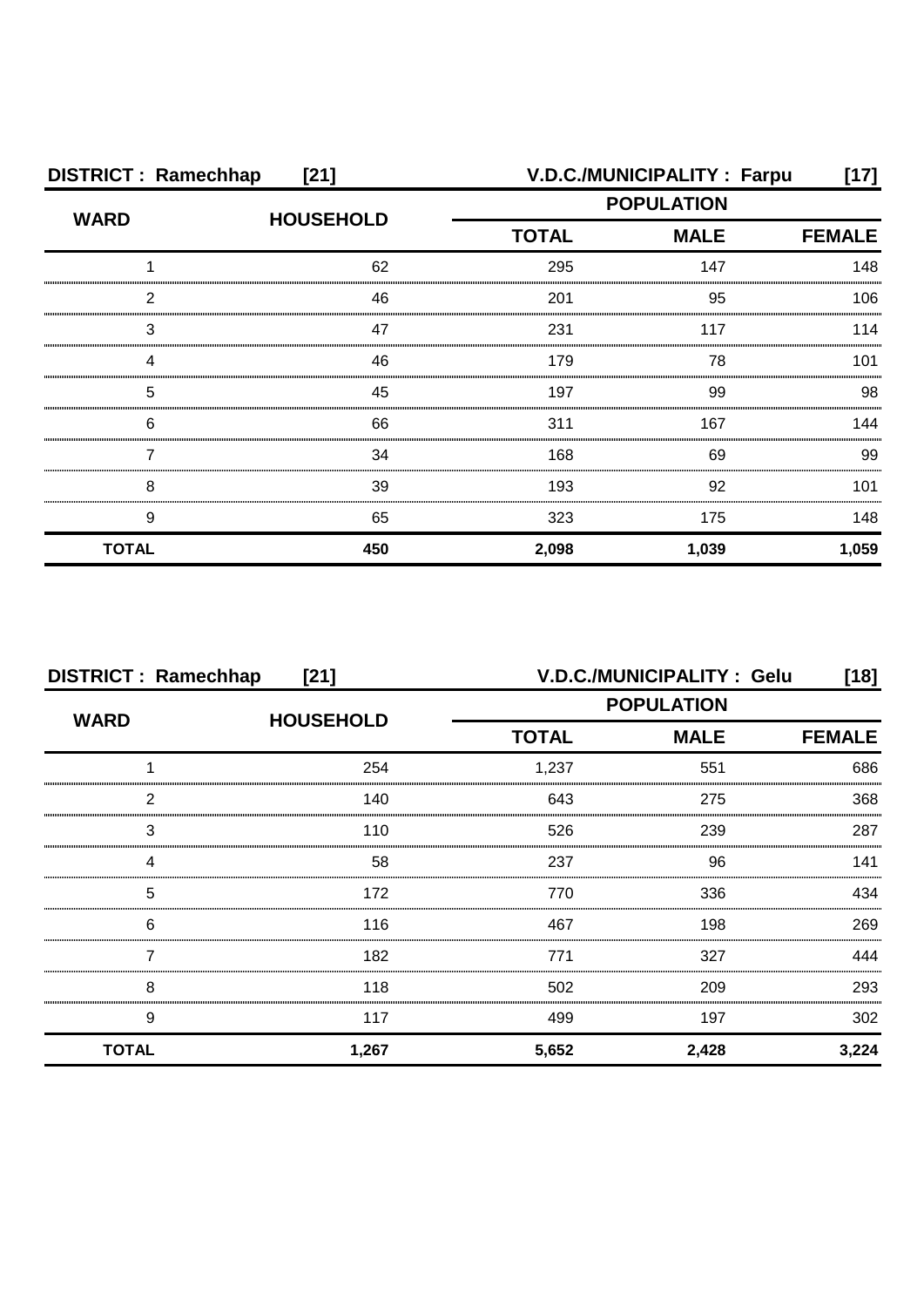| <b>DISTRICT: Ramechhap</b><br>$[21]$ |                  |              | V.D.C./MUNICIPALITY: Goswara | [19]          |
|--------------------------------------|------------------|--------------|------------------------------|---------------|
| <b>WARD</b>                          | <b>HOUSEHOLD</b> |              | <b>POPULATION</b>            |               |
|                                      |                  | <b>TOTAL</b> | <b>MALE</b>                  | <b>FEMALE</b> |
|                                      | 85               | 382          | 176                          | 206           |
| 2                                    | 115              | 519          | 238                          | 281           |
| 3                                    | 124              | 633          | 274                          | 359           |
|                                      | 121              | 683          | 306                          | 377           |
| 5                                    | 25               | 120          | 40                           | 80            |
| 6                                    | 53               | 238          | 101                          | 137           |
|                                      | 137              | 600          | 266                          | 334           |
| 8                                    | 29               | 97           | 45                           | 52            |
| 9                                    | 81               | 360          | 168                          | 192           |
| <b>TOTAL</b>                         | 770              | 3,632        | 1,614                        | 2,018         |

| <b>DISTRICT: Ramechhap</b><br>$[21]$ |                  |                   | V.D.C./MUNICIPALITY: Gothgaun | [20]          |
|--------------------------------------|------------------|-------------------|-------------------------------|---------------|
| <b>WARD</b>                          | <b>HOUSEHOLD</b> | <b>POPULATION</b> |                               |               |
|                                      |                  | <b>TOTAL</b>      | <b>MALE</b>                   | <b>FEMALE</b> |
|                                      | 79               | 314               | 138                           | 176           |
| っ                                    | 51               | 251               | 115                           | 136           |
| 3                                    | 53               | 232               | 109                           | 123           |
|                                      | 74               | 312               | 124                           | 188           |
| 5                                    | 68               | 289               | 115                           | 174           |
| 6                                    | 85               | 355               | 165                           | 190           |
|                                      | 65               | 270               | 120                           | 150           |
| 8                                    | 50               | 229               | 96                            | 133           |
| 9                                    | 41               | 149               | 69                            | 80            |
| <b>TOTAL</b>                         | 566              | 2,401             | 1,051                         | 1,350         |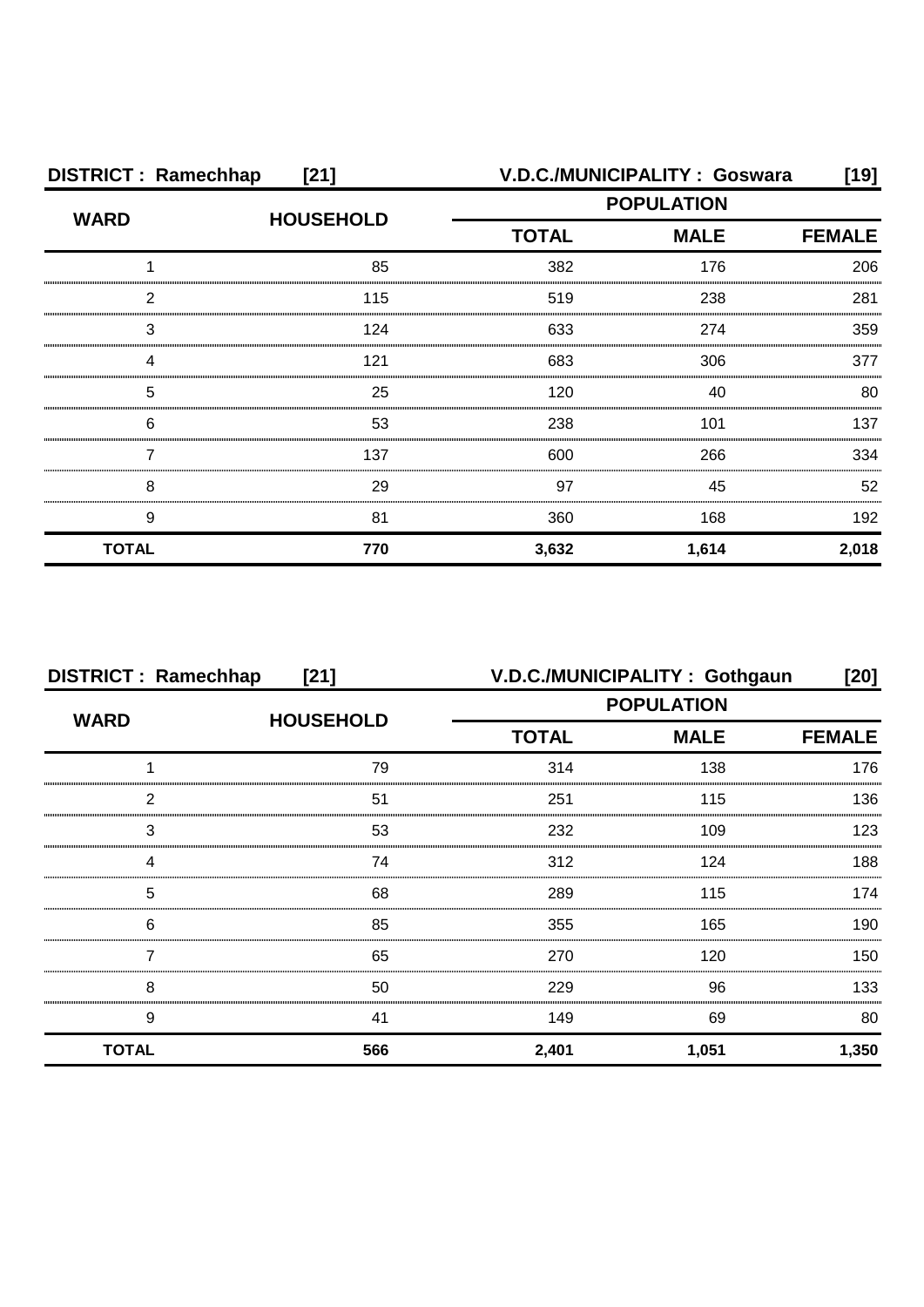| <b>DISTRICT: Ramechhap</b><br>$[21]$ |                  | V.D.C./MUNICIPALITY: Gumdel<br>[21] |             |               |
|--------------------------------------|------------------|-------------------------------------|-------------|---------------|
| <b>WARD</b>                          | <b>HOUSEHOLD</b> | <b>POPULATION</b>                   |             |               |
|                                      |                  | <b>TOTAL</b>                        | <b>MALE</b> | <b>FEMALE</b> |
|                                      | 34               | 165                                 | 75          | 90            |
| 2                                    | 72               | 332                                 | 150         | 182           |
| 3                                    | 60               | 282                                 | 145         | 137           |
| Δ                                    | 78               | 404                                 | 186         | 218           |
| 5                                    | 46               | 261                                 | 128         | 133           |
| 6                                    | 30               | 146                                 | 70          | 76            |
|                                      | 52               | 259                                 | 131         | 128           |
| 8                                    | 72               | 358                                 | 174         | 184           |
| 9                                    | 53               | 259                                 | 131         | 128           |
| <b>TOTAL</b>                         | 497              | 2,466                               | 1,190       | 1,276         |

|                                 | <b>DISTRICT: Ramechhap</b><br>$[21]$ |              | V.D.C./MUNICIPALITY: Gunsi Bhadaure | $[22]$        |
|---------------------------------|--------------------------------------|--------------|-------------------------------------|---------------|
| <b>WARD</b><br><b>HOUSEHOLD</b> |                                      |              | <b>POPULATION</b>                   |               |
|                                 |                                      | <b>TOTAL</b> | <b>MALE</b>                         | <b>FEMALE</b> |
|                                 | 135                                  | 569          | 280                                 | 289           |
| 2                               | 106                                  | 545          | 266                                 | 279           |
| 3                               | 153                                  | 699          | 334                                 | 365           |
| Δ                               | 143                                  | 643          | 286                                 | 357           |
| 5                               | 80                                   | 348          | 163                                 | 185           |
| 6                               | 63                                   | 288          | 126                                 | 162           |
|                                 | 53                                   | 233          | 114                                 | 119           |
| 8                               | 90                                   | 403          | 179                                 | 224           |
| 9                               | 233                                  | 974          | 417                                 | 557           |
| <b>TOTAL</b>                    | 1,056                                | 4,702        | 2,165                               | 2,537         |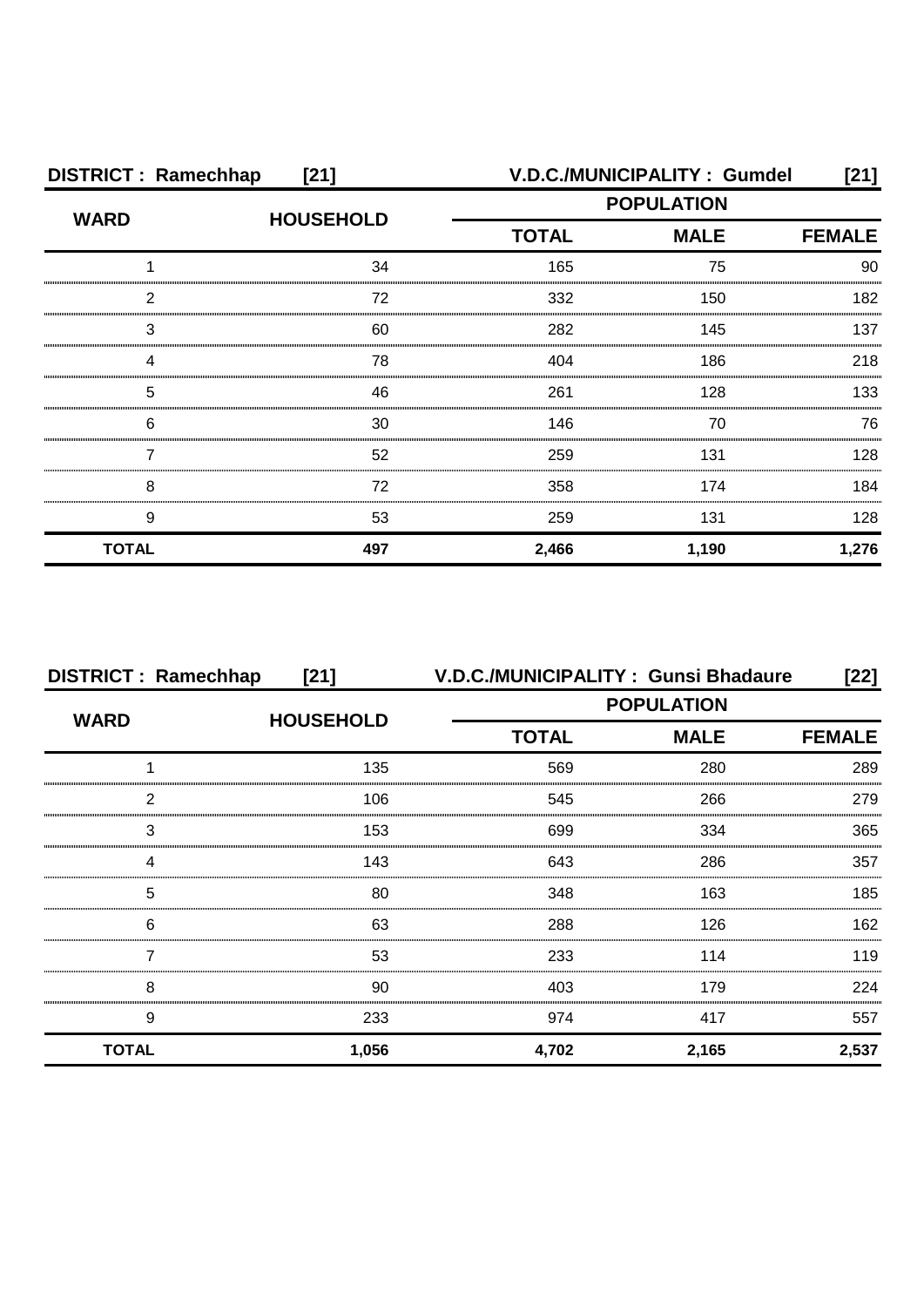| <b>DISTRICT: Ramechhap</b><br>$[21]$ |                  | V.D.C./MUNICIPALITY: Gupteshwor |             | [23]          |
|--------------------------------------|------------------|---------------------------------|-------------|---------------|
| <b>WARD</b>                          | <b>HOUSEHOLD</b> | <b>POPULATION</b>               |             |               |
|                                      |                  | <b>TOTAL</b>                    | <b>MALE</b> | <b>FEMALE</b> |
|                                      | 34               | 184                             | 90          | 94            |
| 2                                    | 46               | 234                             | 109         | 125           |
| 3                                    | 46               | 232                             | 97          | 135           |
|                                      | 38               | 190                             | .91         | 99            |
| 5                                    | 38               | 180                             | 82          | 98            |
| 6                                    | 57               | 250                             | 120         | 130.          |
|                                      | 52               | 251                             | 125         | 126           |
| 8                                    | 30               | 155                             | 81          | 74            |
| 9                                    | 20               | 93                              | 44          | 49            |
| <b>TOTAL</b>                         | 361              | 1,769                           | 839         | 930           |

| <b>DISTRICT: Ramechhap</b><br>$[21]$ |                  | V.D.C./MUNICIPALITY: Hiledevi<br>[24] |                   |               |
|--------------------------------------|------------------|---------------------------------------|-------------------|---------------|
| <b>WARD</b>                          | <b>HOUSEHOLD</b> |                                       | <b>POPULATION</b> |               |
|                                      |                  | <b>TOTAL</b>                          | <b>MALE</b>       | <b>FEMALE</b> |
|                                      | 73               | 289                                   | 132               | 157           |
| 2                                    | 98               | 466                                   | 203               | 263           |
| 3                                    | 44               | 179                                   | 90                | 89            |
|                                      | 87               | 328                                   | 150               | 178           |
| 5                                    | 88               | 341                                   | 143               | 198           |
| 6                                    | 69               | 334                                   | 154               | 180           |
|                                      | 76               | 335                                   | 167               | 168           |
| 8                                    | 97               | 420                                   | 208               | 212           |
| 9                                    | 75               | 339                                   | 154               | 185           |
| <b>TOTAL</b>                         | 707              | 3,031                                 | 1,401             | 1,630         |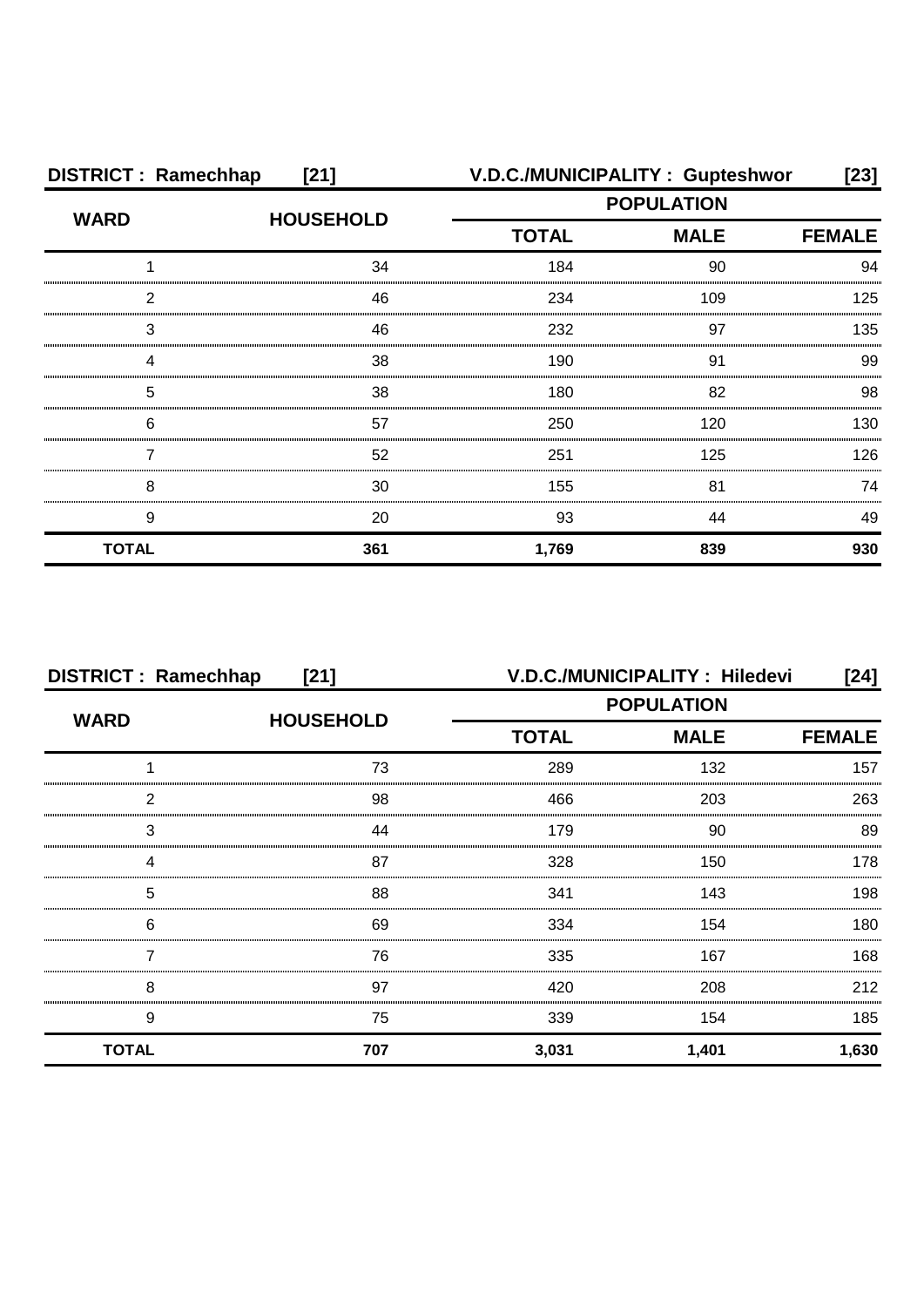| <b>DISTRICT: Ramechhap</b><br>$[21]$ |                  |                   | V.D.C./MUNICIPALITY: Himganga | $[25]$        |
|--------------------------------------|------------------|-------------------|-------------------------------|---------------|
| <b>WARD</b>                          | <b>HOUSEHOLD</b> | <b>POPULATION</b> |                               |               |
|                                      |                  | <b>TOTAL</b>      | <b>MALE</b>                   | <b>FEMALE</b> |
|                                      | 107              | 477               | 192                           | 285           |
| 2                                    | 58               | 284               | 121                           | 163           |
| З                                    | 122              | 677               | 304                           | 373           |
| Δ                                    | 56               | 265               | 128                           | 137           |
| 5                                    | 108              | 485               | 229                           | 256           |
| 6                                    | 125              | 655               | 316                           | 339           |
|                                      | 92               | 458               | 178                           | 280           |
| 8                                    | 75               | 404               | 157                           | 247           |
| 9                                    | 106              | 543               | 227                           | 316           |
| <b>TOTAL</b>                         | 849              | 4,248             | 1,852                         | 2,396         |

| <b>DISTRICT: Ramechhap</b><br>$[21]$ |                  |              | V.D.C./MUNICIPALITY: Kathjor | [26]          |
|--------------------------------------|------------------|--------------|------------------------------|---------------|
|                                      |                  |              | <b>POPULATION</b>            |               |
| <b>WARD</b>                          | <b>HOUSEHOLD</b> | <b>TOTAL</b> | <b>MALE</b>                  | <b>FEMALE</b> |
|                                      | 97               | 462          | 224                          | 238           |
| 2                                    | 61               | 298          | 120                          | 178           |
| 3                                    | 83               | 353          | 152                          | 201           |
|                                      | 153              | 735          | 322                          | 413           |
| 5                                    | 160              | 847          | 358                          | 489           |
| 6                                    | 92               | 478          | 213                          | 265           |
|                                      | 56               | 311          | 149                          | 162           |
| 8                                    | 150              | 847          | 404                          | 443           |
| 9                                    | 82               | 385          | 184                          | 201           |
| <b>TOTAL</b>                         | 934              | 4,716        | 2,126                        | 2,590         |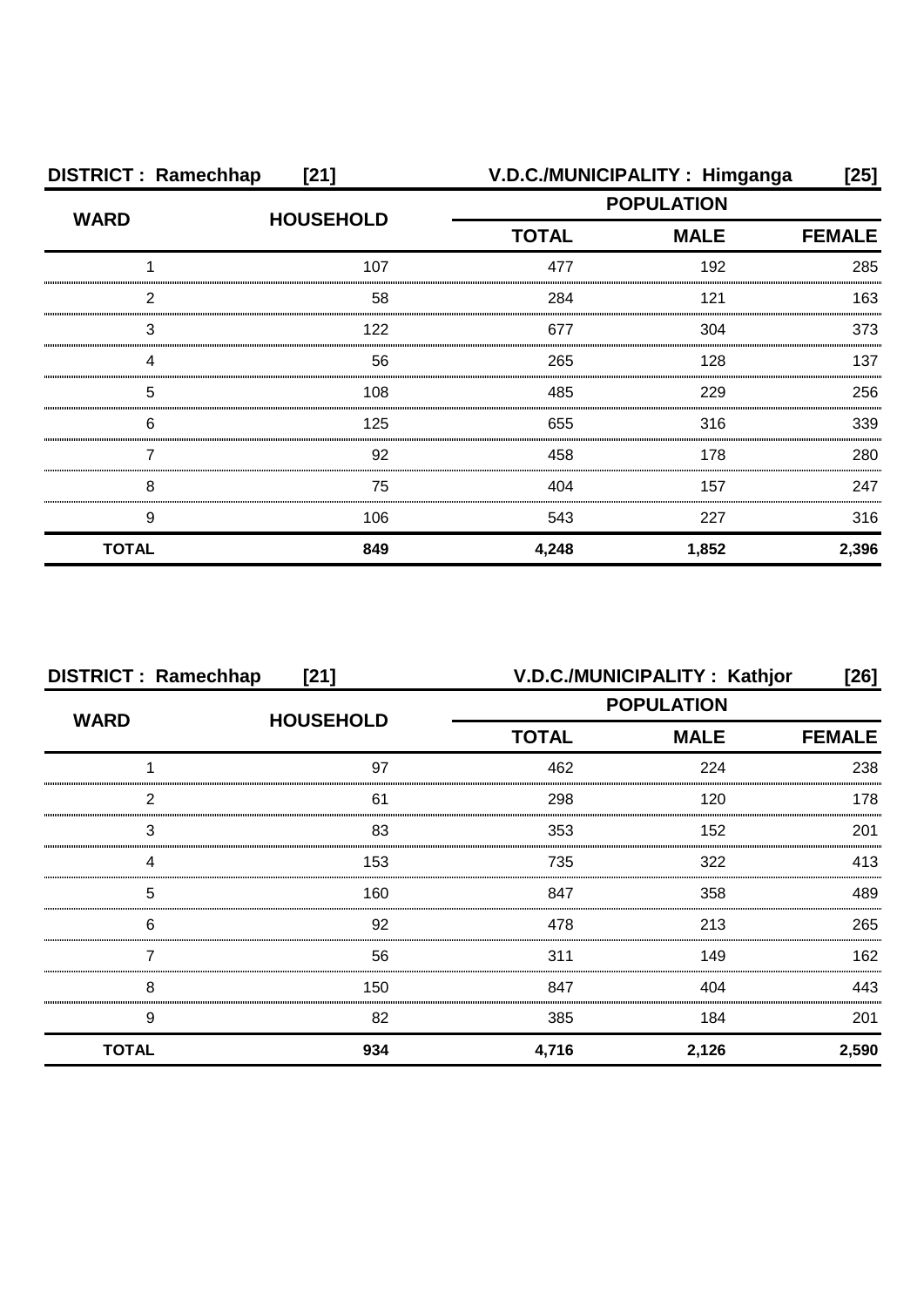| <b>DISTRICT: Ramechhap</b><br>[21] |                  | V.D.C./MUNICIPALITY: Khandadevi |             | [27]          |
|------------------------------------|------------------|---------------------------------|-------------|---------------|
| <b>WARD</b>                        |                  | <b>POPULATION</b>               |             |               |
|                                    | <b>HOUSEHOLD</b> | <b>TOTAL</b>                    | <b>MALE</b> | <b>FEMALE</b> |
|                                    | 97               | 450                             | 224         | 226           |
| 2                                  | 114              | 553                             | 254         | 299           |
| 3                                  | 70               | 335                             | 152         | 183           |
| Δ                                  | 95               | 406                             | 196         | 210           |
| 5                                  | 86               | 442                             | 190         | 252           |
| 6                                  | 94               | 457                             | 201         | 256           |
|                                    | 102              | 479                             | 232         | 247           |
| 8                                  | 82               | 347                             | 160         | 187           |
| 9                                  | 98               | 456                             | 205         | 251           |
| <b>TOTAL</b>                       | 838              | 3,925                           | 1,814       | 2,111         |

| <b>DISTRICT: Ramechhap</b><br>$[21]$ |     | V.D.C./MUNICIPALITY: Khaniyapani |                   | [28]          |
|--------------------------------------|-----|----------------------------------|-------------------|---------------|
| <b>WARD</b><br><b>HOUSEHOLD</b>      |     |                                  | <b>POPULATION</b> |               |
|                                      |     | <b>TOTAL</b>                     | <b>MALE</b>       | <b>FEMALE</b> |
|                                      | 64  | 369                              | 184               | 185           |
| っ                                    | 51  | 319                              | 151               | 168           |
| 3                                    | 139 | 672                              | 321               | 351           |
|                                      | 111 | 711                              | 357               | 354           |
| 5                                    | 118 | 537                              | 233               | 304           |
| 6                                    | 75  | 330                              | 149               | 181           |
|                                      | 70  | 320                              | 133               | 187           |
| 8                                    | 66  | 316                              | 136               | 180.          |
| 9                                    | 100 | 491                              | 232               | 259           |
| <b>TOTAL</b>                         | 794 | 4,065                            | 1,896             | 2,169         |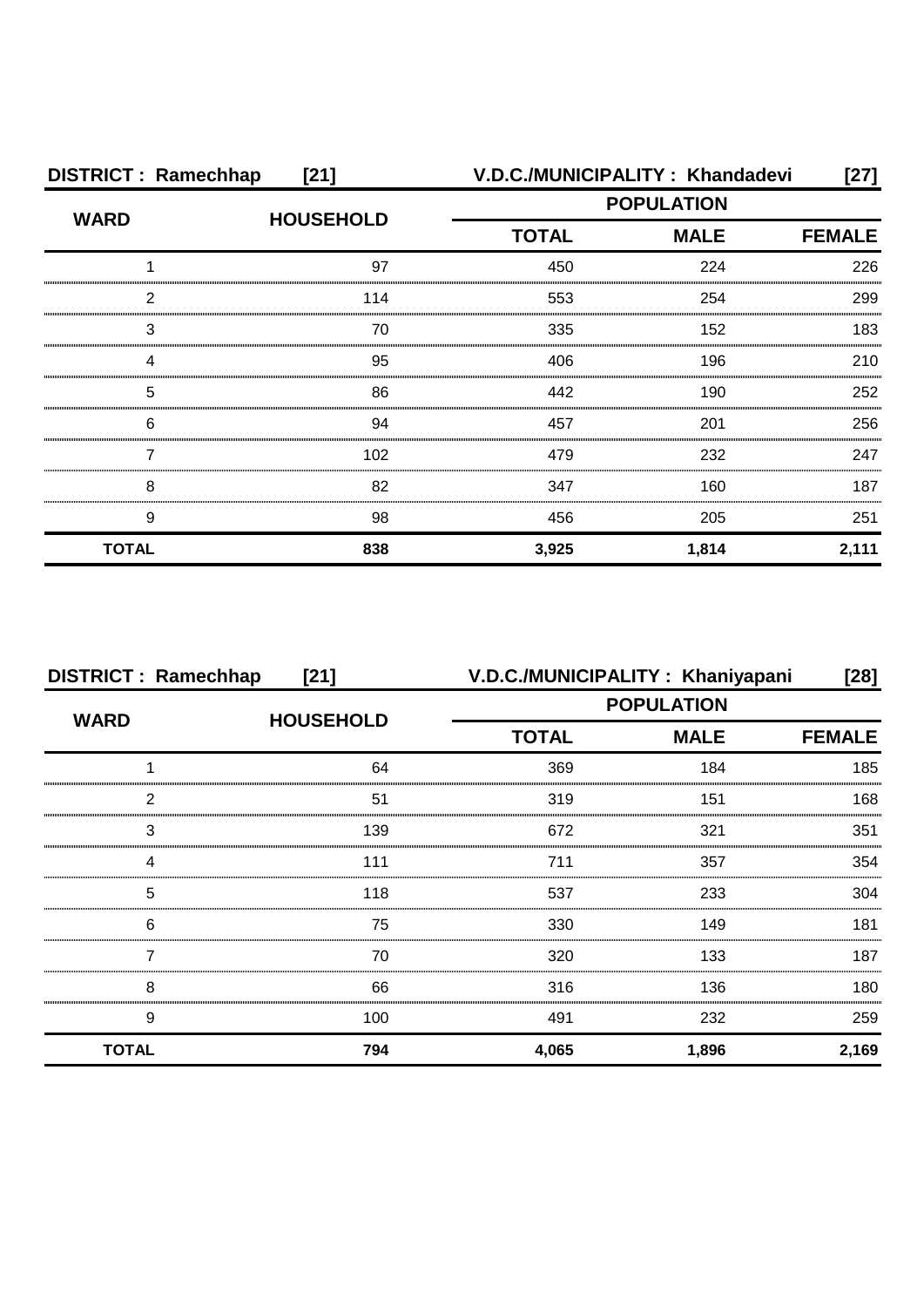| <b>DISTRICT: Ramechhap</b><br>$[21]$ |                  |                   | V.D.C./MUNICIPALITY: Khimti | $[29]$        |
|--------------------------------------|------------------|-------------------|-----------------------------|---------------|
| <b>WARD</b>                          | <b>HOUSEHOLD</b> | <b>POPULATION</b> |                             |               |
|                                      |                  | <b>TOTAL</b>      | <b>MALE</b>                 | <b>FEMALE</b> |
|                                      | 224              | 925               | 427                         | 498           |
| 2                                    | 96               | 437               | 203                         | 234           |
| 3                                    | 89               | 431               | 201                         | 230           |
| Δ                                    | 114              | 509               | 230                         | 279           |
| 5                                    | 127              | 506               | 241                         | 265           |
| 6                                    | 99               | 414               | 184                         | 230           |
|                                      | 81               | 388               | 178                         | 210           |
| 8                                    | 77               | 387               | 178                         | 209           |
| 9                                    | 61               | 281               | 109                         | 172           |
| <b>TOTAL</b>                         | 968              | 4,278             | 1,951                       | 2,327         |

| <b>DISTRICT: Ramechhap</b><br>$[21]$ |                  | V.D.C./MUNICIPALITY: Kubukasthali |                   | [30]          |
|--------------------------------------|------------------|-----------------------------------|-------------------|---------------|
| <b>WARD</b>                          |                  |                                   | <b>POPULATION</b> |               |
|                                      | <b>HOUSEHOLD</b> | <b>TOTAL</b>                      | <b>MALE</b>       | <b>FEMALE</b> |
|                                      | 76               | 329                               | 159               | 170           |
| 2                                    | 69               | 320                               | 141               | 179           |
| 3                                    | 118              | 544                               | 256               | 288           |
|                                      | 53               | 268                               | 120               | 148           |
| 5                                    | 51               | 218                               | 101               | 117           |
| 6                                    | 50               | 235                               | 120               | 115           |
|                                      | 54               | 202                               | 93                | 109           |
| 8                                    | 54               | 245                               | 115               | 130           |
| 9                                    | 81               | 366                               | 159               | 207           |
| <b>TOTAL</b>                         | 606              | 2,727                             | 1,264             | 1,463         |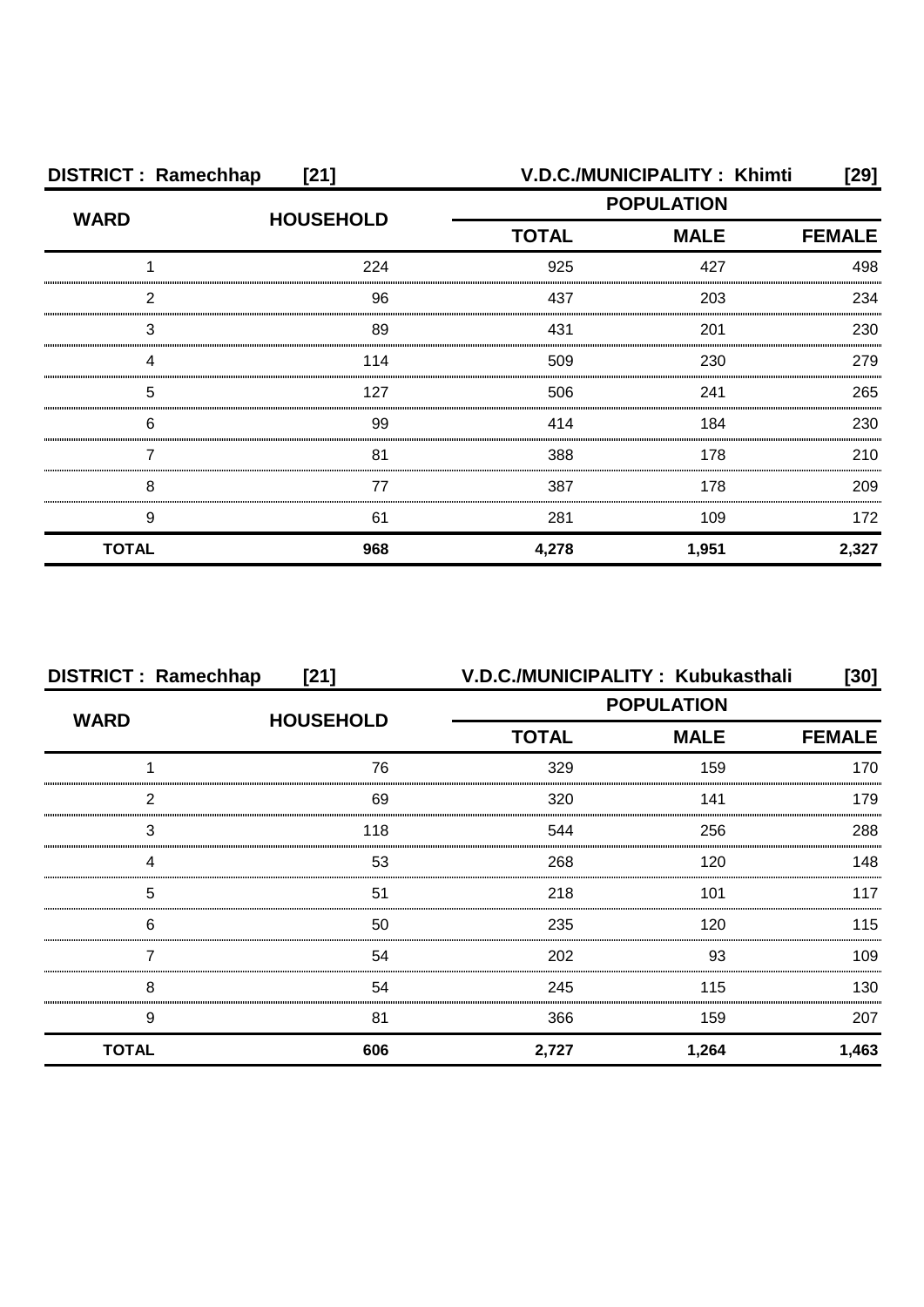| <b>DISTRICT: Ramechhap</b><br>$[21]$ |                  |                   | V.D.C./MUNICIPALITY: Lakhanpur | [31]          |  |
|--------------------------------------|------------------|-------------------|--------------------------------|---------------|--|
| <b>WARD</b>                          | <b>HOUSEHOLD</b> | <b>POPULATION</b> |                                |               |  |
|                                      |                  | <b>TOTAL</b>      | <b>MALE</b>                    | <b>FEMALE</b> |  |
|                                      | 143              | 723               | 331                            | 392           |  |
| 2                                    | 139              | 682               | 318                            | 364           |  |
| 3                                    | 127              | 638               | 306                            | 332           |  |
|                                      | 140              | 624               | 273                            | 351           |  |
| 5                                    | 190              | 911               | 415                            | 496           |  |
| 6                                    | 171              | 859               | 398                            | 461           |  |
|                                      | 168              | 654               | 280                            | 374           |  |
| 8                                    | 121              | 546               | 256                            | 290           |  |
| 9                                    | 124              | 572               | 265                            | 307           |  |
| <b>TOTAL</b>                         | 1,323            | 6,209             | 2,842                          | 3,367         |  |

| <b>DISTRICT: Ramechhap</b><br>$[21]$ |                  |              | V.D.C./MUNICIPALITY: Majuwa | [32]          |
|--------------------------------------|------------------|--------------|-----------------------------|---------------|
| <b>WARD</b>                          |                  |              | <b>POPULATION</b>           |               |
|                                      | <b>HOUSEHOLD</b> | <b>TOTAL</b> | <b>MALE</b>                 | <b>FEMALE</b> |
|                                      | 91               | 531          | 253                         | 278           |
| 2                                    | 37               | 174          | 85                          | 89            |
| 3                                    | 91               | 492          | 212                         | 280           |
|                                      | 50               | 217          | 99                          | 118           |
| 5                                    | 30               | 138          | 68                          | 70            |
| 6                                    | 33               | 183          | 90                          | 93            |
|                                      | 58               | 243          | 97                          | 146           |
| 8                                    | 36               | 213          | 98                          | 115           |
| 9                                    | 27               | 102          | 52                          | 50            |
| <b>TOTAL</b>                         | 453              | 2,293        | 1,054                       | 1,239         |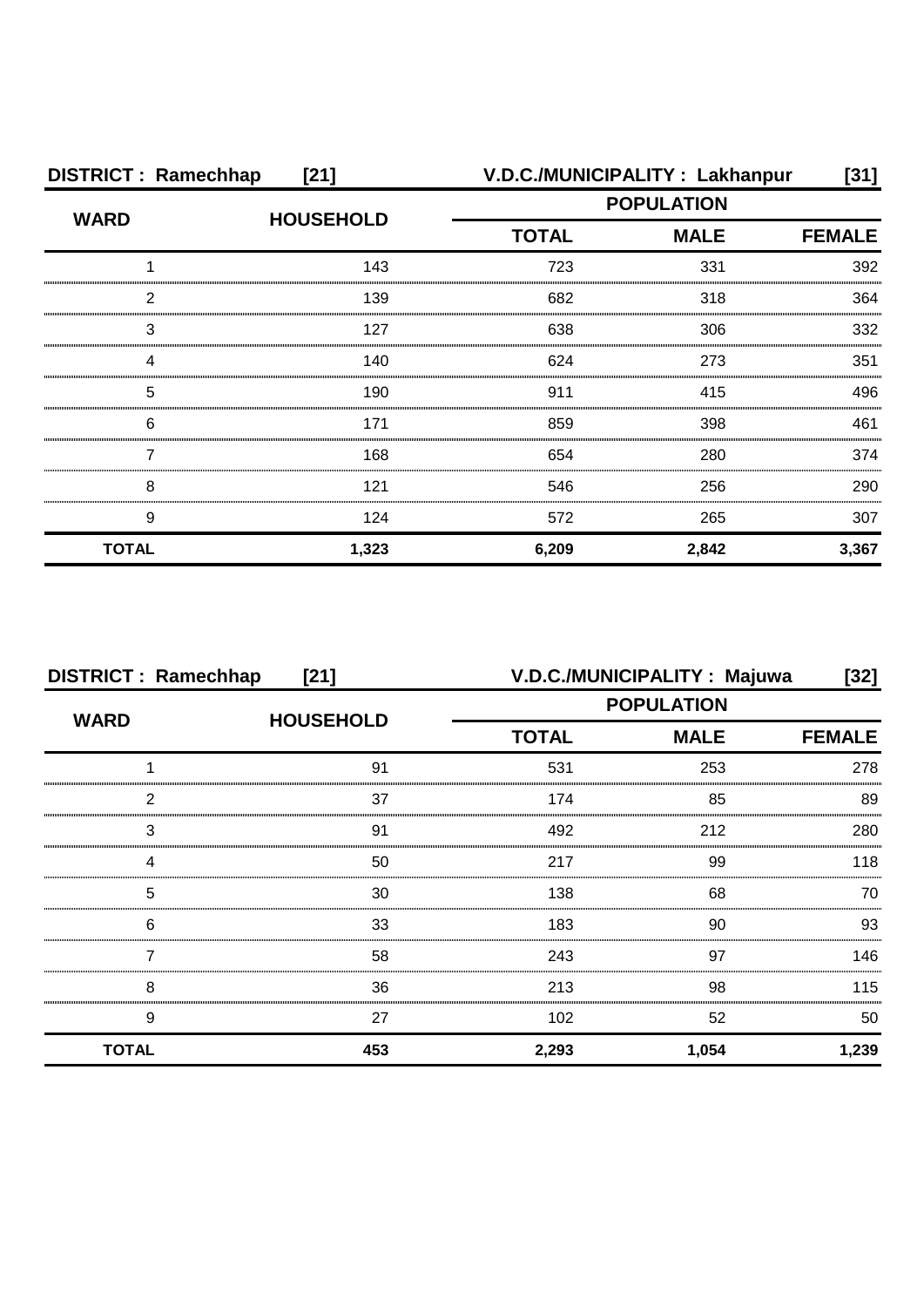| <b>DISTRICT: Ramechhap</b><br>$[21]$ |                  |                   | V.D.C./MUNICIPALITY: Makadum | [33]          |
|--------------------------------------|------------------|-------------------|------------------------------|---------------|
| <b>WARD</b>                          | <b>HOUSEHOLD</b> | <b>POPULATION</b> |                              |               |
|                                      |                  | <b>TOTAL</b>      | <b>MALE</b>                  | <b>FEMALE</b> |
|                                      | 57               | 195               | 87                           | 108           |
| 2                                    | 57               | 301               | 119                          | 182           |
| 3                                    | 41               | 194               | 82                           | 112           |
|                                      | 51               | 227               | 100                          | 127           |
| 5                                    | 54               | 258               | 122                          | 136           |
| 6                                    | 55               | 237               | 106                          | 131           |
|                                      | 32               | 148               | 53                           | 95            |
| 8                                    | 36               | 178               | 76                           | 102           |
| 9                                    | 39               | 173               | 80                           | 93            |
| <b>TOTAL</b>                         | 422              | 1,911             | 825                          | 1,086         |

| <b>DISTRICT: Ramechhap</b><br>[21] |                  |              | V.D.C./MUNICIPALITY: Bhaluwajor | [34]          |
|------------------------------------|------------------|--------------|---------------------------------|---------------|
| <b>WARD</b>                        | <b>HOUSEHOLD</b> |              | <b>POPULATION</b>               |               |
|                                    |                  | <b>TOTAL</b> | <b>MALE</b>                     | <b>FEMALE</b> |
|                                    | 154              | 717          | 331                             | 386           |
| 2                                  | 105              | 623          | 299                             | 324           |
| 3                                  | 44               | 195          | 97                              | 98            |
|                                    | 100              | 447          | 197                             | 250           |
| 5                                  | 48               | 229          | 120                             | 109           |
| 6                                  | 45               | 192          | 93                              | 99            |
|                                    | 56               | 247          | 93                              | 154           |
| 8                                  | 83               | 483          | 220                             | 263           |
| 9                                  | 80               | 363          | 153                             | 210           |
| <b>TOTAL</b>                       | 715              | 3,496        | 1,603                           | 1,893         |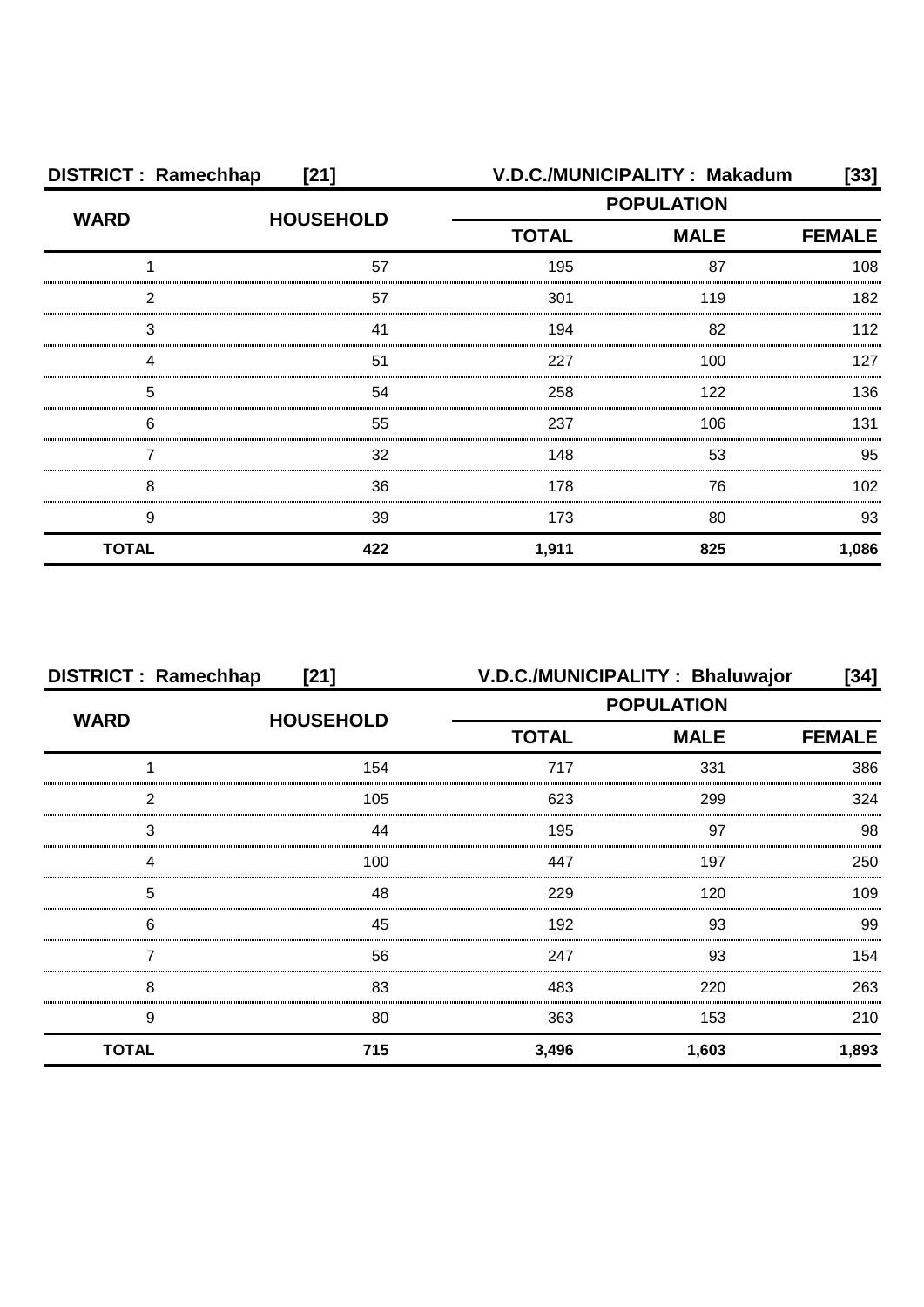| <b>DISTRICT: Ramechhap</b><br>$[21]$ |                  |              | V.D.C./MUNICIPALITY: Manthali | [35]          |
|--------------------------------------|------------------|--------------|-------------------------------|---------------|
| <b>WARD</b>                          | <b>HOUSEHOLD</b> |              | <b>POPULATION</b>             |               |
|                                      |                  | <b>TOTAL</b> | <b>MALE</b>                   | <b>FEMALE</b> |
|                                      | 70               | 292          | 158                           | 134           |
| 2                                    | 310              | 1,211        | 594                           | 617           |
| 3                                    | 68               | 331          | 159                           | 172           |
| Δ                                    | 569              | 1,937        | 1,025                         | 912           |
| 5                                    | 332              | 1,211        | 636                           | 575           |
| 6                                    | 371              | 1,283        | 703                           | 580           |
|                                      | 135              | 663          | 297                           | 366           |
| 8                                    | 76               | 317          | 144                           | 173           |
| 9                                    | 87               | 324          | 126                           | 198           |
| <b>TOTAL</b>                         | 2,018            | 7,569        | 3,842                         | 3,727         |

| <b>DISTRICT: Ramechhap</b><br>$[21]$ |                  |              | V.D.C./MUNICIPALITY: Nagdaha | [36]          |
|--------------------------------------|------------------|--------------|------------------------------|---------------|
| <b>WARD</b>                          | <b>HOUSEHOLD</b> |              | <b>POPULATION</b>            |               |
|                                      |                  | <b>TOTAL</b> | <b>MALE</b>                  | <b>FEMALE</b> |
|                                      | 69               | 351          | 153                          | 198           |
| 2                                    | 80               | 370          | 166                          | 204           |
| 3                                    | 56               | 337          | 157                          | 180           |
|                                      | 89               | 424          | 185                          | 239           |
| 5                                    | 114              | 541          | 236                          | 305           |
| 6                                    | 84               | 410          | 180                          | 230           |
|                                      | 112              | 519          | 244                          | 275           |
| 8                                    | 97               | 428          | 206                          | 222           |
| 9                                    | 76               | 299          | 127                          | 172           |
| <b>TOTAL</b>                         | 777              | 3,679        | 1,654                        | 2,025         |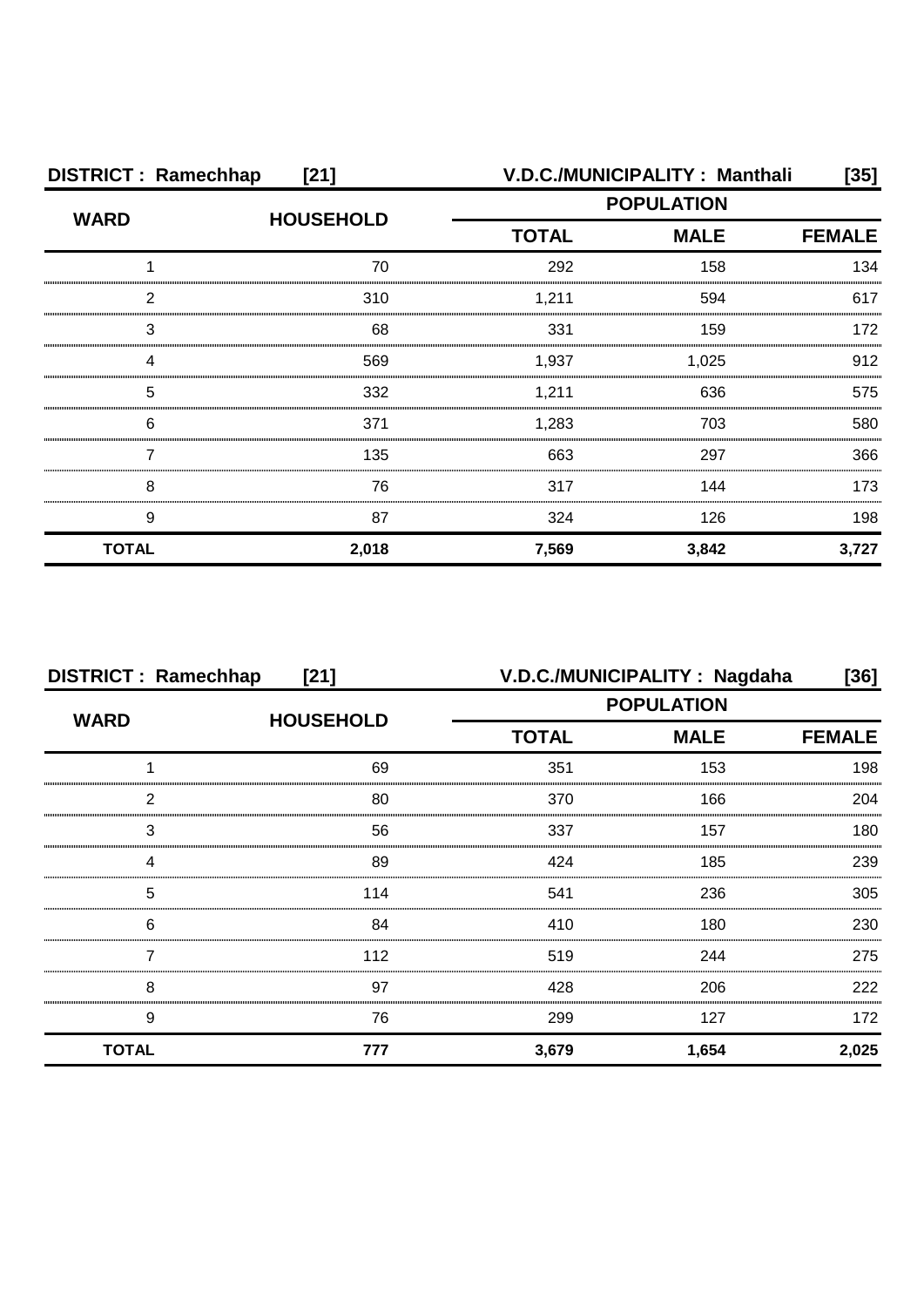| <b>DISTRICT: Ramechhap</b><br>$[21]$ |                  |              | V.D.C./MUNICIPALITY: Namadi | [37]          |
|--------------------------------------|------------------|--------------|-----------------------------|---------------|
| <b>WARD</b>                          | <b>HOUSEHOLD</b> |              | <b>POPULATION</b>           |               |
|                                      |                  | <b>TOTAL</b> | <b>MALE</b>                 | <b>FEMALE</b> |
|                                      | 87               | 508          | 250                         | 258           |
| 2                                    | 97               | 504          | 250                         | 254           |
| З                                    | 78               | 350          | 171                         | 179           |
| Δ                                    | 107              | 486          | 226                         | 260           |
| 5                                    | 78               | 369          | 156                         | 213           |
| 6                                    | 78               | 348          | 146                         | 202           |
|                                      | 95               | 424          | 195                         | 229           |
| 8                                    | 115              | 529          | 256                         | 273           |
| 9                                    | 92               | 463          | 211                         | 252           |
| <b>TOTAL</b>                         | 827              | 3,981        | 1,861                       | 2,120         |

| <b>DISTRICT: Ramechhap</b><br>$[21]$ |                  |                   | V.D.C./MUNICIPALITY: Okhreni | $[38]$        |
|--------------------------------------|------------------|-------------------|------------------------------|---------------|
| <b>WARD</b>                          |                  | <b>POPULATION</b> |                              |               |
|                                      | <b>HOUSEHOLD</b> | <b>TOTAL</b>      | <b>MALE</b>                  | <b>FEMALE</b> |
|                                      | 57               | 286               | 133                          | 153           |
| っ                                    | 70               | 283               | 122                          | 161           |
| 3                                    | 52               | 236               | 118                          | 118           |
|                                      | 81               | 451               | 207                          | 244           |
| 5                                    | 108              | 505               | 233                          | 272           |
| 6                                    | 110              | 559               | 246                          | 313           |
|                                      | 93               | 471               | 229                          | 242           |
| 8                                    | 78               | 310               | 134                          | 176           |
| 9                                    | 93               | 402               | 172                          | 230           |
| <b>TOTAL</b>                         | 742              | 3,503             | 1,594                        | 1,909         |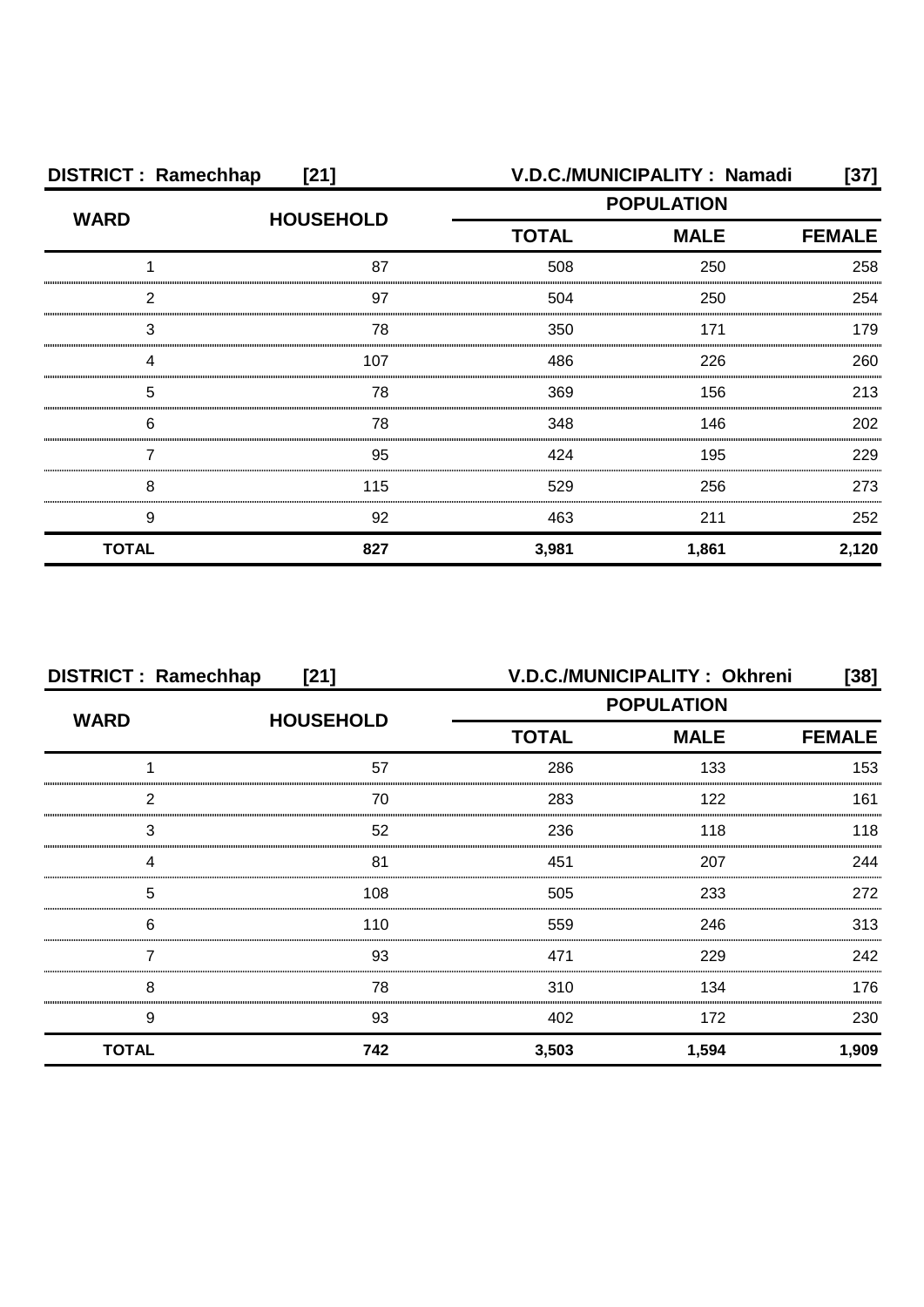| <b>DISTRICT: Ramechhap</b><br>$[21]$ |                  |                   | V.D.C./MUNICIPALITY: Pakarbas | [39]          |
|--------------------------------------|------------------|-------------------|-------------------------------|---------------|
| <b>WARD</b>                          | <b>HOUSEHOLD</b> | <b>POPULATION</b> |                               |               |
|                                      |                  | <b>TOTAL</b>      | <b>MALE</b>                   | <b>FEMALE</b> |
|                                      | 70               | 362               | 181                           | 181           |
| 2                                    | 160              | 1,033             | 530                           | 503           |
| 3                                    | 185              | 1,133             | 566                           | 567           |
| Δ                                    | 236              | 1,381             | 687                           | 694           |
| 5                                    | 112              | 564               | 272                           | 292           |
| 6                                    | 165              | 800               | 368                           | 432           |
|                                      | 120              | 557               | 244                           | 313           |
| 8                                    | 29               | 136               | 61                            | 75            |
| 9                                    | 100              | 426               | 186                           | 240           |
| <b>TOTAL</b>                         | 1,177            | 6,392             | 3,095                         | 3,297         |

| <b>DISTRICT: Ramechhap</b><br>$[21]$ |                  |                   | V.D.C./MUNICIPALITY: Phulasi | [40]          |
|--------------------------------------|------------------|-------------------|------------------------------|---------------|
| <b>WARD</b>                          | <b>HOUSEHOLD</b> | <b>POPULATION</b> |                              |               |
|                                      |                  | <b>TOTAL</b>      | <b>MALE</b>                  | <b>FEMALE</b> |
|                                      | 212              | 1,091             | 521                          | 570           |
| 2                                    | 125              | 584               | 255                          | 329           |
| 3                                    | 135              | 599               | 264                          | 335           |
|                                      | 83               | 332               | 160                          | 172           |
| 5                                    | 89               | 368               | 175                          | 193           |
| 6                                    | 89               | 403               | 185                          | 218           |
|                                      | 144              | 680               | 280                          | 400           |
| 8                                    | 254              | 999               | 451                          | 548           |
| 9                                    | 153              | 677               | 303                          | 374           |
| <b>TOTAL</b>                         | 1,284            | 5,733             | 2,594                        | 3,139         |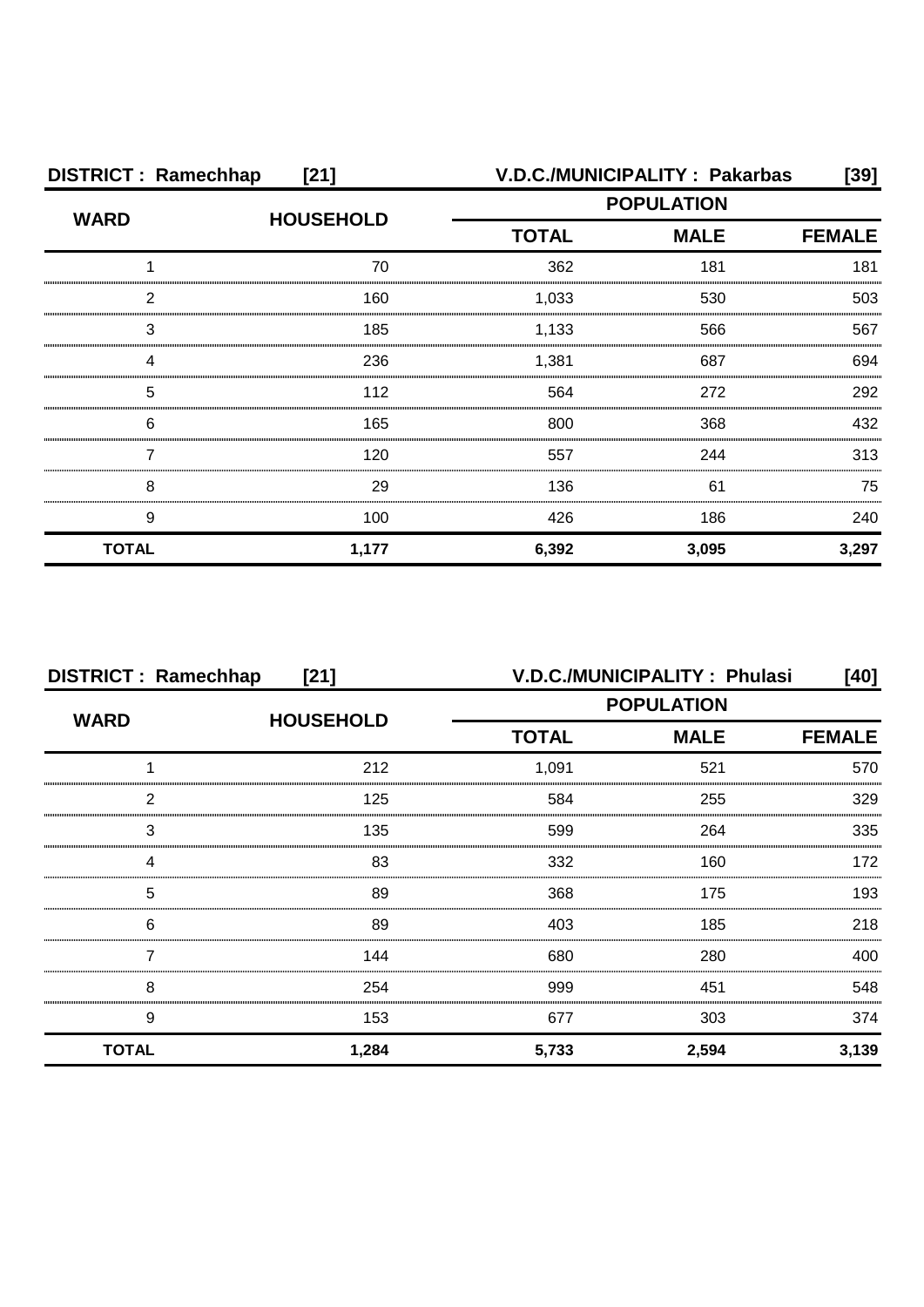| <b>DISTRICT: Ramechhap</b><br>$[21]$ |                  |                   | V.D.C./MUNICIPALITY: Pinkhuri | [41]          |
|--------------------------------------|------------------|-------------------|-------------------------------|---------------|
| <b>WARD</b>                          | <b>HOUSEHOLD</b> | <b>POPULATION</b> |                               |               |
|                                      |                  | <b>TOTAL</b>      | <b>MALE</b>                   | <b>FEMALE</b> |
|                                      | 43               | 168               | 75                            | 93            |
| ◠                                    | 66               | 308               | 124                           | 184           |
| З                                    | 38               | 193               | 86                            | 107           |
|                                      | 89               | 422               | 176                           | 246           |
| 5                                    | 27               | 149               | 66                            | 83            |
| 6                                    | 32               | 197               | 83                            | 114           |
|                                      | 36               | 218               | 98                            | 120           |
| 8                                    | 17               | 90                | 52                            | 38            |
| 9                                    | 80               | 333               | 143                           | 190           |
| <b>TOTAL</b>                         | 428              | 2,078             | 903                           | 1,175         |

| <b>DISTRICT: Ramechhap</b><br>$[21]$ |                  |                             | <b>V.D.C./MUNICIPALITY: Pritee</b> | [42]          |
|--------------------------------------|------------------|-----------------------------|------------------------------------|---------------|
| <b>WARD</b>                          | <b>HOUSEHOLD</b> | <b>POPULATION</b>           |                                    |               |
|                                      |                  | <b>TOTAL</b><br><b>MALE</b> |                                    | <b>FEMALE</b> |
|                                      | 103              | 443                         | 211                                | 232           |
| っ                                    | 144              | 638                         | 303                                | 335           |
| 3                                    | 77               | 359                         | 181                                | 178           |
|                                      | 112              | 510                         | 249                                | 261           |
| 5                                    | 125              | 595                         | 262                                | 333           |
| 6                                    | 142              | 693                         | 316                                | 377           |
|                                      | 140              | 591                         | 272                                | 319           |
| 8                                    | 119              | 522                         | 237                                | 285           |
| 9                                    | 166              | 742                         | 332                                | 410           |
| <b>TOTAL</b>                         | 1,128            | 5,093                       | 2,363                              | 2,730         |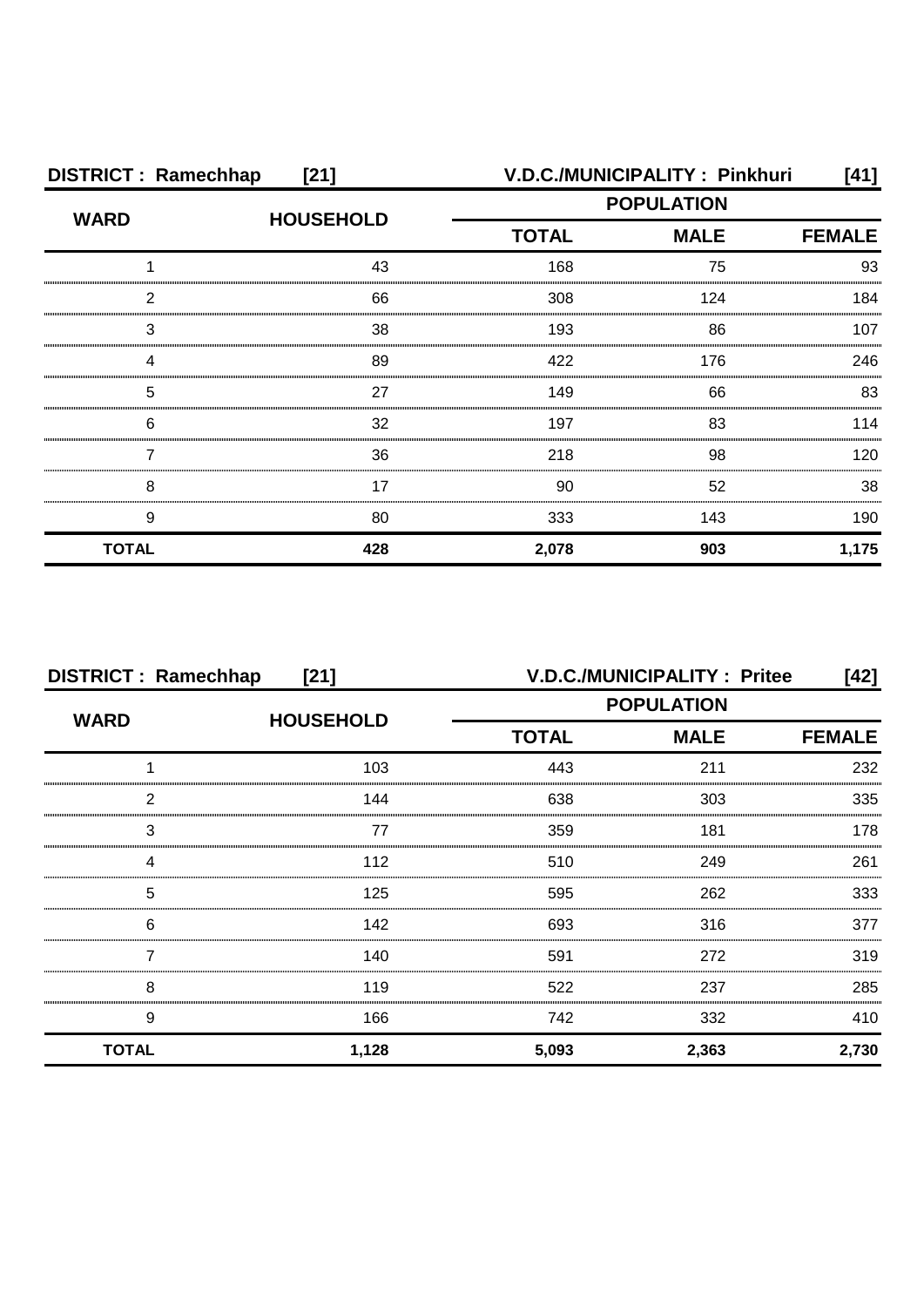| <b>DISTRICT: Ramechhap</b><br>$[21]$ |                  |                   | V.D.C./MUNICIPALITY: Puranagaun | [43]          |
|--------------------------------------|------------------|-------------------|---------------------------------|---------------|
| <b>WARD</b>                          | <b>HOUSEHOLD</b> | <b>POPULATION</b> |                                 |               |
|                                      |                  | <b>TOTAL</b>      | <b>MALE</b>                     | <b>FEMALE</b> |
|                                      | 116              | 600               | 255                             | 345           |
| 2                                    | 37               | 177               | 80                              | 97            |
| 3                                    | 66               | 316               | 143                             | 173           |
| Δ                                    | 61               | 308               | 126                             | 182           |
| 5                                    | 84               | 344               | 139                             | 205           |
| 6                                    | 71               | 316               | 131                             | 185           |
|                                      | 43               | 190               | 76                              | 114           |
| 8                                    | 60               | 292               | 139                             | 153           |
| 9                                    | 97               | 465               | 207                             | 258           |
| <b>TOTAL</b>                         | 635              | 3,008             | 1,296                           | 1,712         |

| <b>DISTRICT: Ramechhap</b><br>[21] |     |              | V.D.C./MUNICIPALITY: Rakathum | [44]          |
|------------------------------------|-----|--------------|-------------------------------|---------------|
| <b>WARD</b><br><b>HOUSEHOLD</b>    |     |              | <b>POPULATION</b>             |               |
|                                    |     | <b>TOTAL</b> | <b>MALE</b>                   | <b>FEMALE</b> |
|                                    | 149 | 722          | 355                           | 367           |
| っ                                  | 96  | 468          | 216                           | 252           |
| 3                                  | 80  | 370          | 161                           | 209           |
|                                    | 186 | 909          | 388                           | 521           |
| 5                                  | 35  | 140          | 61                            | 79            |
| 6                                  | 31  | 138          | 60                            | 78            |
|                                    | 45  | 218          | 97                            | 121           |
| 8                                  | 27  | 117          | 50                            | 67            |
| 9                                  | 67  | 352          | 162                           | 190           |
| <b>TOTAL</b>                       | 716 | 3,434        | 1,550                         | 1,884         |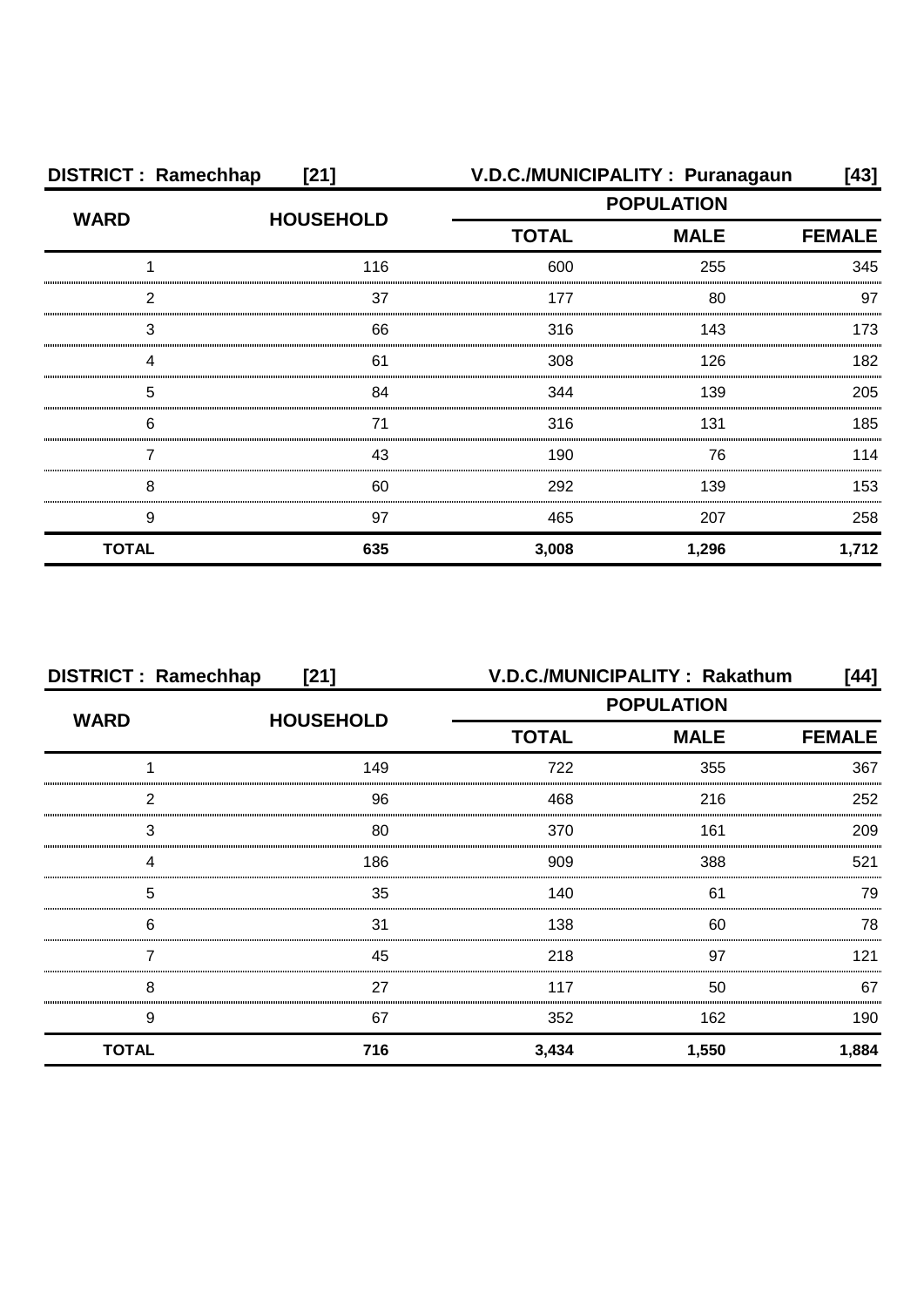| <b>DISTRICT: Ramechhap</b><br>[21] |                  | V.D.C./MUNICIPALITY: Ramechhap |             | [45]          |
|------------------------------------|------------------|--------------------------------|-------------|---------------|
| <b>WARD</b>                        | <b>HOUSEHOLD</b> | <b>POPULATION</b>              |             |               |
|                                    |                  | <b>TOTAL</b>                   | <b>MALE</b> | <b>FEMALE</b> |
|                                    | 93               | 448                            | 217         | 231           |
| 2                                  | 82               | 398                            | 188         | 210           |
| 3                                  | 134              | 680                            | 338         | 342           |
| Δ                                  | 98               | 429                            | 218         | 211           |
| 5                                  | 141              | 749                            | 325         | 424           |
| 6                                  | 63               | 282                            | 132         | 150           |
|                                    | 119              | 549                            | 243         | 306           |
| 8                                  | 155              | 796                            | 383         | 413           |
| 9                                  | 268              | 891                            | 408         | 483           |
| <b>TOTAL</b>                       | 1,153            | 5,222                          | 2,452       | 2,770         |

| <b>DISTRICT: Ramechhap</b><br>[21] |                  |              | V.D.C./MUNICIPALITY : Rampur | [46]          |
|------------------------------------|------------------|--------------|------------------------------|---------------|
| <b>WARD</b>                        | <b>HOUSEHOLD</b> |              | <b>POPULATION</b>            |               |
|                                    |                  | <b>TOTAL</b> | <b>MALE</b>                  | <b>FEMALE</b> |
|                                    | 63               | 392          | 173                          | 219           |
| っ                                  | 86               | 405          | 174                          | 231           |
| 3                                  | 90               | 393          | 178                          | 215           |
|                                    | 79               | 390          | 185                          | 205           |
| 5                                  | 135              | 580          | 234                          | 346           |
| 6                                  | 109              | 559          | 247                          | 312           |
|                                    | 79               | 373          | 173                          | 200           |
| 8                                  | 121              | 543          | 260                          | 283           |
| 9                                  | 96               | 466          | 224                          | 242           |
| <b>TOTAL</b>                       | 858              | 4,101        | 1,848                        | 2,253         |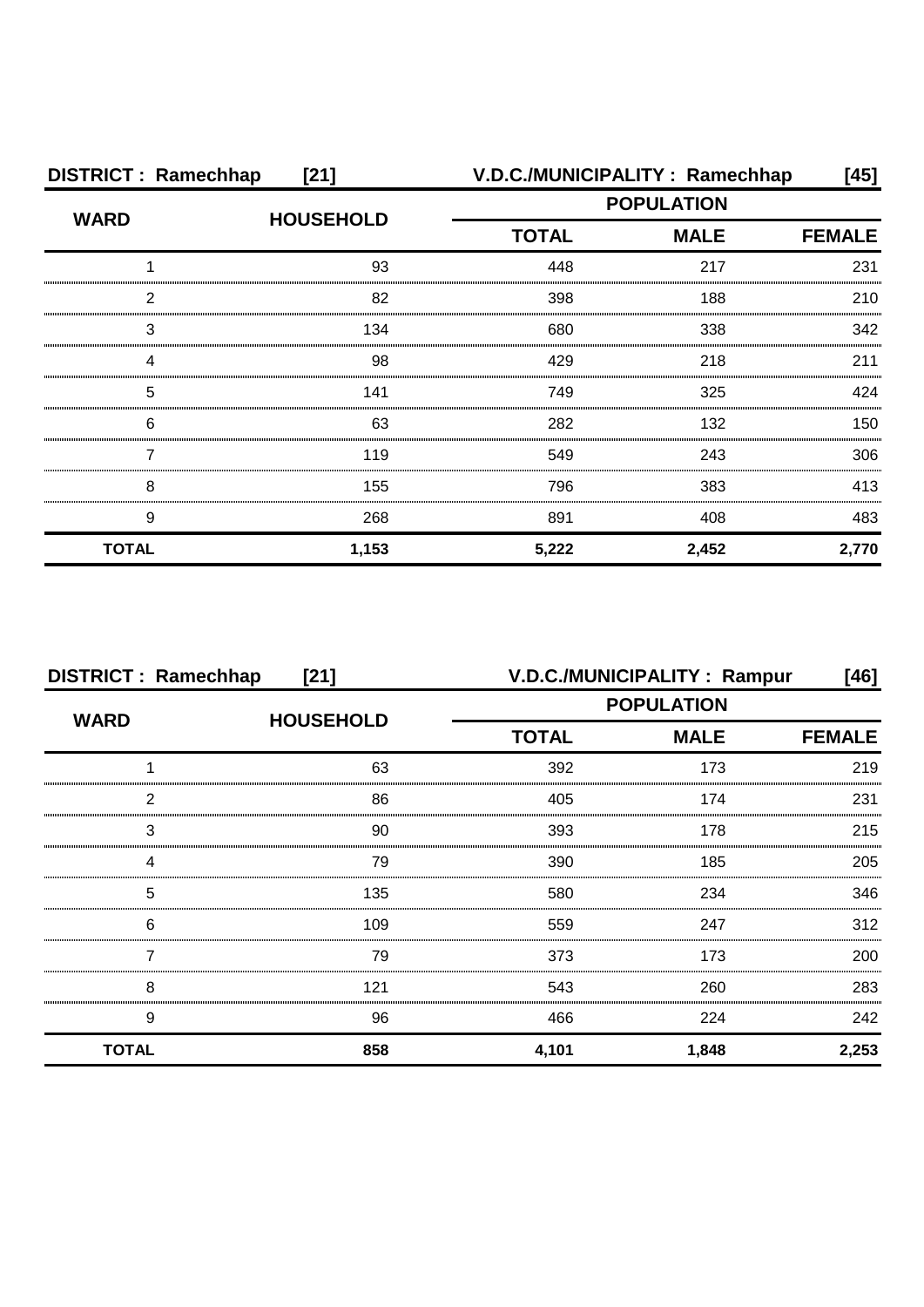| <b>DISTRICT: Ramechhap</b><br>$[21]$ |                  |                   | V.D.C./MUNICIPALITY: Rasanalu | $[47]$        |
|--------------------------------------|------------------|-------------------|-------------------------------|---------------|
| <b>WARD</b>                          | <b>HOUSEHOLD</b> | <b>POPULATION</b> |                               |               |
|                                      |                  | <b>TOTAL</b>      | <b>MALE</b>                   | <b>FEMALE</b> |
|                                      | 99               | 424               | 193                           | 231           |
| 2                                    | 113              | 546               | 270                           | 276           |
| 3                                    | 96               | 409               | 184                           | 225           |
|                                      | 170              | 763               | 355                           | 408           |
| 5                                    | 94               | 425               | 197                           | 228           |
| 6                                    | 64               | 270               | 114                           | 156           |
|                                      | 92               | 378               | 186                           | 192           |
| 8                                    | 147              | 591               | 258                           | 333           |
| 9                                    | 151              | 618               | 277                           | 341           |
| <b>TOTAL</b>                         | 1,026            | 4,424             | 2,034                         | 2,390         |

| <b>DISTRICT: Ramechhap</b><br>$[21]$ |                  |                             | V.D.C./MUNICIPALITY: Saipu | [48]  |
|--------------------------------------|------------------|-----------------------------|----------------------------|-------|
| <b>WARD</b>                          |                  |                             | <b>POPULATION</b>          |       |
|                                      | <b>HOUSEHOLD</b> | <b>TOTAL</b><br><b>MALE</b> | <b>FEMALE</b>              |       |
|                                      | 97               | 465                         | 213                        | 252   |
| 2                                    | 47               | 266                         | 121                        | 145   |
| 3                                    | 79               | 400                         | 189                        | 211   |
|                                      | 90               | 432                         | 213                        | 219   |
| 5                                    | 32               | 139                         | 61                         | 78    |
| 6                                    | 72               | 303                         | 133                        | 170   |
|                                      | 52               | 244                         | 121                        | 123   |
| 8                                    | 67               | 278                         | 134                        | 144   |
| 9                                    | 80               | 349                         | 170                        | 179   |
| <b>TOTAL</b>                         | 616              | 2,876                       | 1,355                      | 1,521 |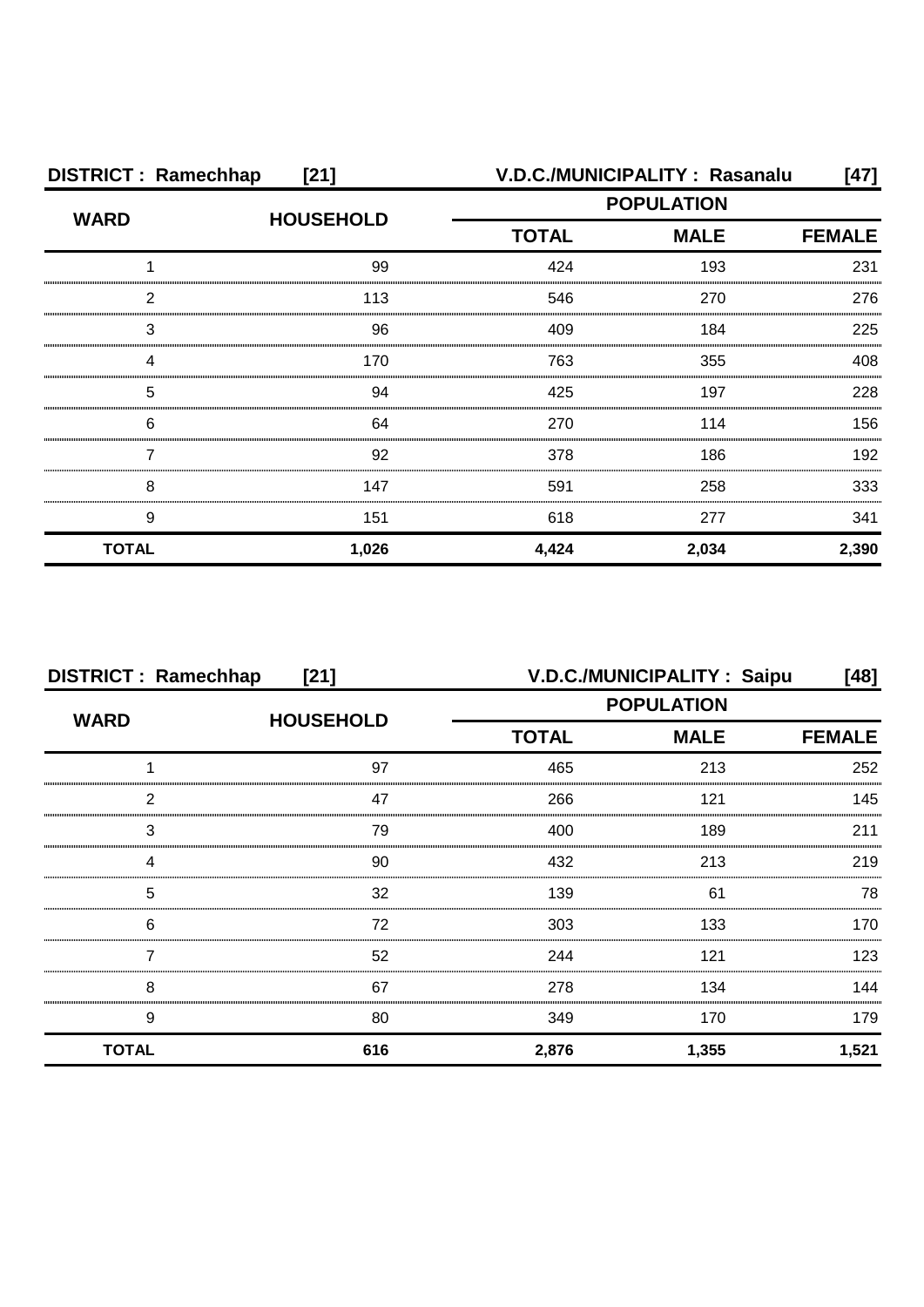| <b>DISTRICT: Ramechhap</b><br>$[21]$ |                  | V.D.C./MUNICIPALITY: Salu<br>[49] |             |               |
|--------------------------------------|------------------|-----------------------------------|-------------|---------------|
|                                      | <b>HOUSEHOLD</b> | <b>POPULATION</b>                 |             |               |
| <b>WARD</b>                          |                  | <b>TOTAL</b>                      | <b>MALE</b> | <b>FEMALE</b> |
|                                      | 86               | 438                               | 178         | 260           |
| 2                                    | 78               | 381                               | 177         | 204           |
| З                                    | 70               | 302                               | 136         | 166           |
| 4                                    | 86               | 386                               | 179         | 207           |
| 5                                    | 113              | 523                               | 218         | 305           |
| 6                                    | 90               | 388                               | 177         | 211           |
|                                      | .91              | 451                               | 206         | 245           |
| 8                                    | 78               | 392                               | 172         | 220           |
| 9                                    | 72               | 351                               | 168         | 183           |
| <b>TOTAL</b>                         | 764              | 3,612                             | 1,611       | 2,001         |

| <b>DISTRICT: Ramechhap</b><br>$[21]$ |                  | V.D.C./MUNICIPALITY: Sanghutar<br>[50] |             |               |
|--------------------------------------|------------------|----------------------------------------|-------------|---------------|
|                                      | <b>HOUSEHOLD</b> | <b>POPULATION</b>                      |             |               |
| <b>WARD</b>                          |                  | <b>TOTAL</b>                           | <b>MALE</b> | <b>FEMALE</b> |
|                                      | 109              | 452                                    | 213         | 239           |
| 2                                    | 36               | 166                                    | 69          | 97            |
| 3                                    | 79               | 377                                    | 154         | 223           |
|                                      | 49               | 253                                    | 103         | 150           |
| 5                                    | 40               | 200                                    | 84          | 116           |
| 6                                    | 47               | 234                                    | 106         | 128           |
|                                      | 16               | 65                                     | 25          | 40            |
| 8                                    | 74               | 374                                    | 165         | 209           |
| 9                                    | 50               | 221                                    | 102         | 119           |
| <b>TOTAL</b>                         | 500              | 2,342                                  | 1,021       | 1,321         |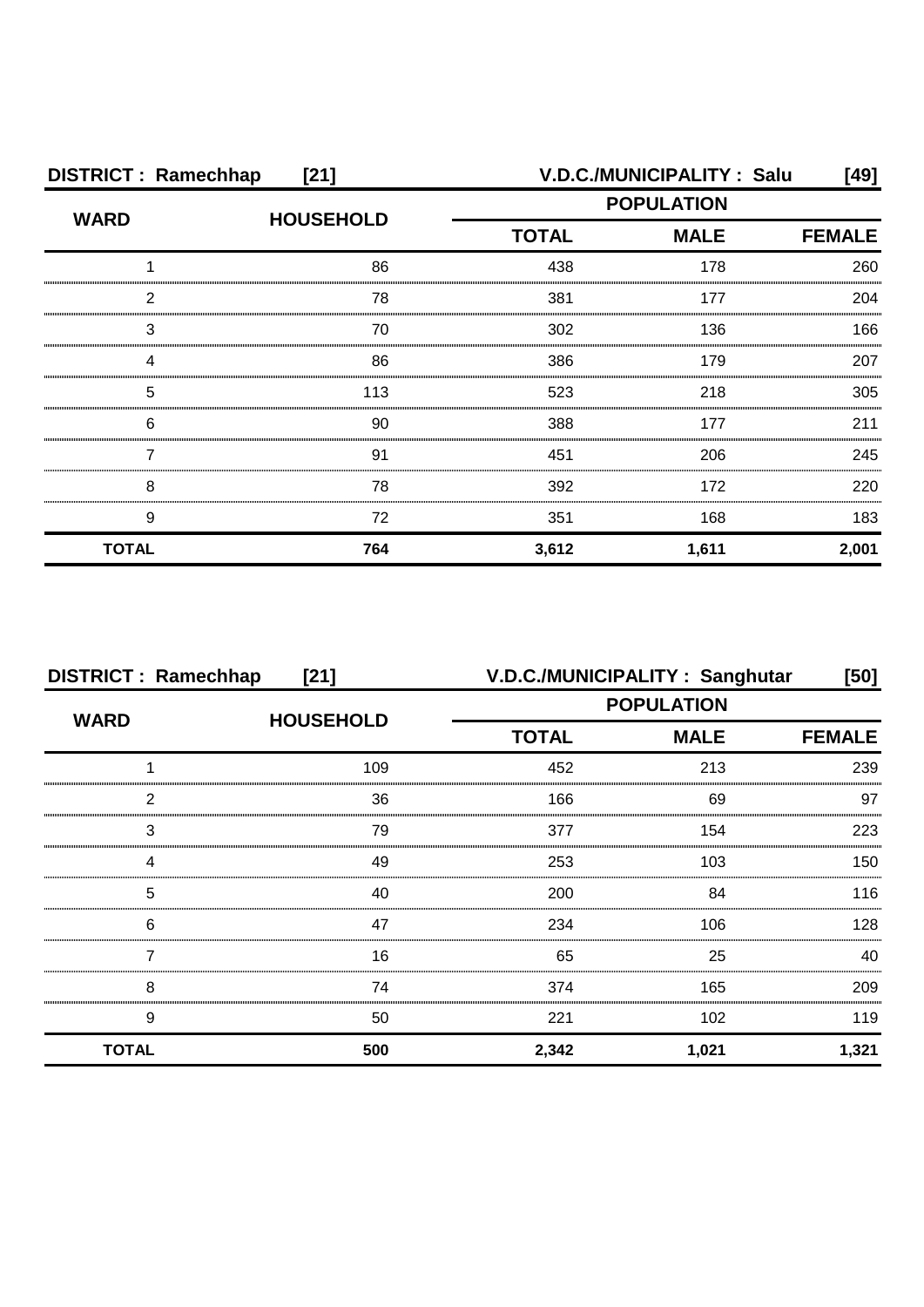| <b>DISTRICT: Ramechhap</b><br>$[21]$ |                  | V.D.C./MUNICIPALITY: Sukajor<br>[51] |             |               |
|--------------------------------------|------------------|--------------------------------------|-------------|---------------|
|                                      |                  | <b>POPULATION</b>                    |             |               |
| <b>WARD</b>                          | <b>HOUSEHOLD</b> | <b>TOTAL</b>                         | <b>MALE</b> | <b>FEMALE</b> |
|                                      | 93               | 531                                  | 271         | 260           |
| 2                                    | 66               | 321                                  | 145         | 176           |
| З                                    | 67               | 301                                  | 125         | 176           |
| Δ                                    | 57               | 319                                  | 151         | 168           |
| 5                                    | 81               | 342                                  | 150         | 192           |
| 6                                    | 90               | 371                                  | 170         | 201           |
|                                      | 99               | 491                                  | 210         | 281           |
| 8                                    | 97               | 437                                  | 188         | 249           |
| 9                                    | 106              | 425                                  | 200         | 225           |
| <b>TOTAL</b>                         | 756              | 3,538                                | 1,610       | 1,928         |

| <b>DISTRICT: Ramechhap</b><br>$[21]$ |                  | V.D.C./MUNICIPALITY: Sunarpani<br>$[52]$ |             |               |
|--------------------------------------|------------------|------------------------------------------|-------------|---------------|
|                                      | <b>HOUSEHOLD</b> | <b>POPULATION</b>                        |             |               |
| <b>WARD</b>                          |                  | <b>TOTAL</b>                             | <b>MALE</b> | <b>FEMALE</b> |
|                                      | 64               | 288                                      | 127         | 161           |
| 2                                    | 65               | 259                                      | 124         | 135           |
| 3                                    | 48               | 167                                      | 73          | 94            |
|                                      | 53               | 222                                      | 97          | 125           |
| 5                                    | 49               | 219                                      | 99          | 120           |
| 6                                    | 58               | 231                                      | 89          | 142           |
|                                      | 64               | 270                                      | 127         | 143           |
| 8                                    | 43               | 229                                      | 116         | 113           |
| 9                                    | 56               | 256                                      | 118         | 138           |
| <b>TOTAL</b>                         | 500              | 2,141                                    | 970         | 1,171         |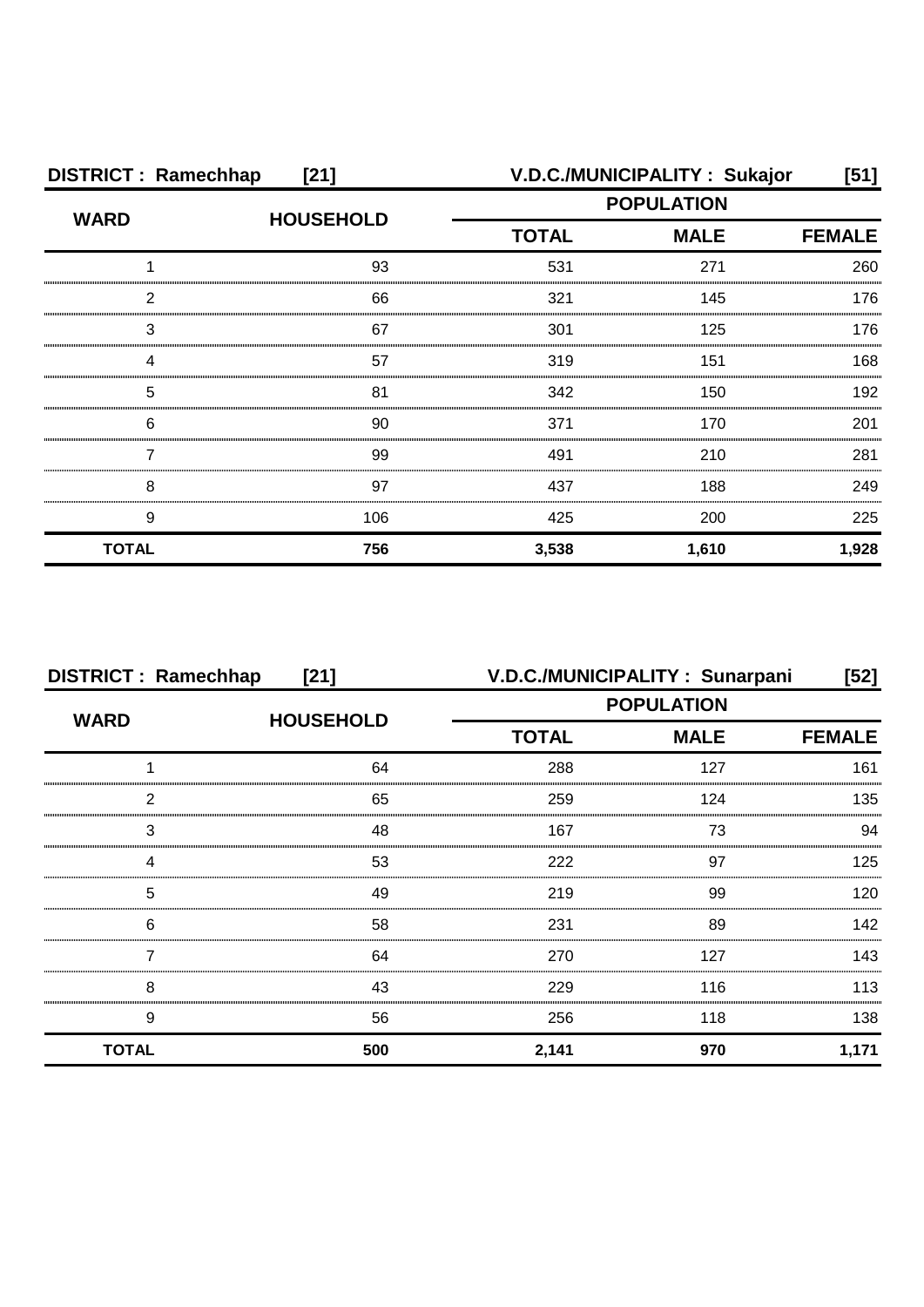| <b>DISTRICT: Ramechhap</b><br>$[21]$        |                  | <b>V.D.C./MUNICIPALITY: Those</b><br>[53] |             |               |
|---------------------------------------------|------------------|-------------------------------------------|-------------|---------------|
|                                             | <b>HOUSEHOLD</b> | <b>POPULATION</b>                         |             |               |
| <b>WARD</b>                                 |                  | <b>TOTAL</b>                              | <b>MALE</b> | <b>FEMALE</b> |
|                                             | 75               | 335                                       | 150         | 185           |
| 2                                           | 54               | 229                                       | 99          | 130           |
| 3                                           | 76               | 295                                       | 138         | 157           |
| Δ                                           | 67               | 281                                       | 122         | 159           |
| 5                                           | 76               | 306                                       | 142         | 164           |
| 6<br>,,,,,,,,,,,,,,,,,,,,,,,,,,,,,,,,,,,,,, | 52               | 215                                       | 101         | 114           |
|                                             | 61               | 258                                       | 120         | 138           |
| 8                                           | 64               | 231                                       | 100         | 131           |
| 9                                           | 81               | 293                                       | 117         | 176           |
| <b>TOTAL</b>                                | 606              | 2,443                                     | 1,089       | 1,354         |

| <b>DISTRICT: Ramechhap</b><br>$[21]$ |                  | V.D.C./MUNICIPALITY: Tilpung<br>[54] |             |               |
|--------------------------------------|------------------|--------------------------------------|-------------|---------------|
|                                      | <b>HOUSEHOLD</b> | <b>POPULATION</b>                    |             |               |
| <b>WARD</b>                          |                  | <b>TOTAL</b>                         | <b>MALE</b> | <b>FEMALE</b> |
|                                      | 103              | 500                                  | 237         | 263           |
| っ                                    | 105              | 512                                  | 238         | 274           |
| 3                                    | 94               | 558                                  | 269         | 289           |
|                                      | 83               | 376                                  | 169         | 207           |
| 5                                    | 87               | 408                                  | 181         | 227           |
| 6                                    | 83               | 372                                  | 151         | 221           |
|                                      | 101              | 465                                  | 203         | 262           |
| 8                                    | 90               | 527                                  | 240         | 287           |
| 9                                    | 82               | 477                                  | 219         | 258           |
| <b>TOTAL</b>                         | 828              | 4,195                                | 1,907       | 2,288         |